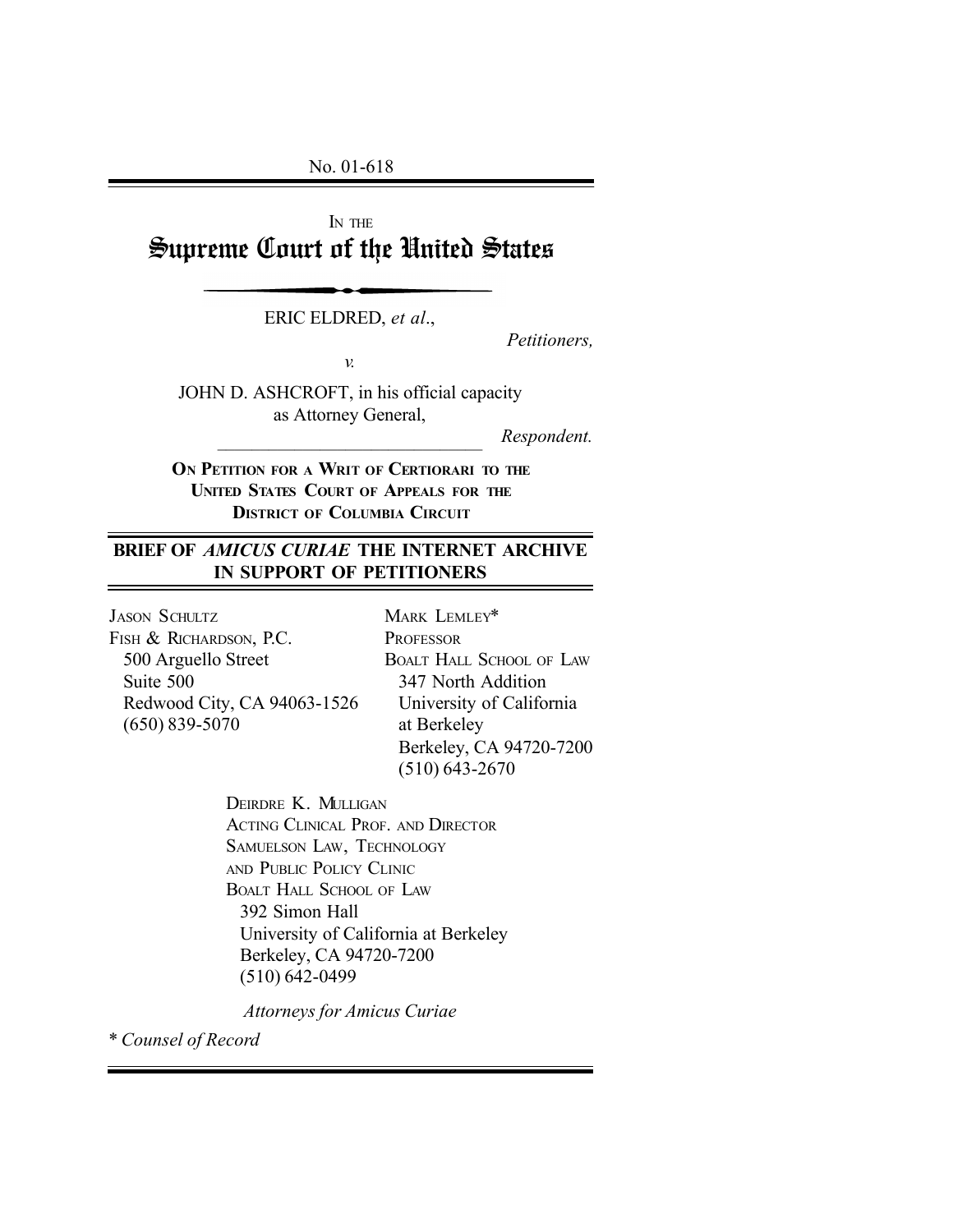#### *Cited Authorities* **TABLE OF CONTENTS**

|              |                                                                                                                 | Page           |
|--------------|-----------------------------------------------------------------------------------------------------------------|----------------|
|              | Table of Cited Authorities                                                                                      | iii            |
|              | Interest of Amicus Curiae                                                                                       | $\mathbf{1}$   |
|              | Summary of Argument                                                                                             | $\overline{2}$ |
|              | Argument                                                                                                        | 4              |
| $\mathbf{L}$ | The Public Domain Is An Essential And<br>Historical Part Of American Intellectual<br>Property Law               | $\overline{4}$ |
| Π.           | The CTEA Prevents Works That Have<br>Reached The End Of Their Proper<br>Copyright Term From Entering The Public | 7              |
| III.         | Digital Archives Breathe New Life Into The<br>Public Domain                                                     | 9              |
| A.           | Digital Archives Allow Us To Preserve<br>Our Cultural Heritage                                                  | 9              |
|              | Copyright Owners Fail To Preserve<br>1.<br>The Vast Majority Of Creative<br>Works For Public Access             | 9              |
|              | 2.<br>Digital Archives Preserve<br>Copyrighted Works and Prevent<br>Their Permanent Loss                        | 12             |
| B.           | Digital Archives Promote Full Public<br>Access To Our Cultural Heritage                                         | 13             |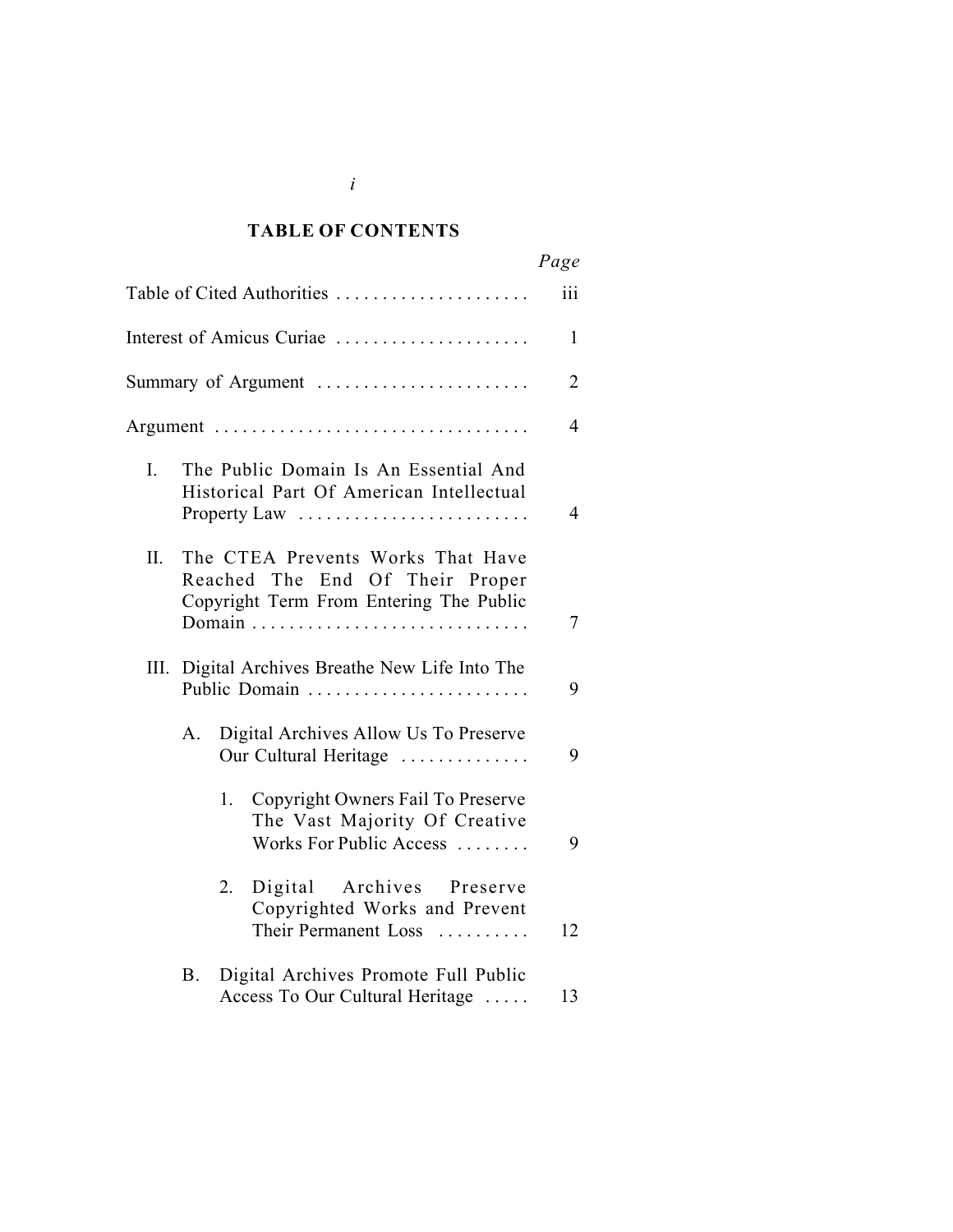# $Contents$

|    |                                                                                      | Page |
|----|--------------------------------------------------------------------------------------|------|
|    | C. Digital Archives Support Rich<br>And Diverse Use Of Our Cultural<br>Heritage      | 16   |
| D. | Digital Archives Extend Our Cultural<br>Heritage                                     | 17   |
| Е. | Digital Archives Make Preservation<br>and Access More Economical                     | 19   |
|    | $Conclusion \dots \dots \dots \dots \dots \dots \dots \dots \dots \dots \dots \dots$ |      |

# *ii*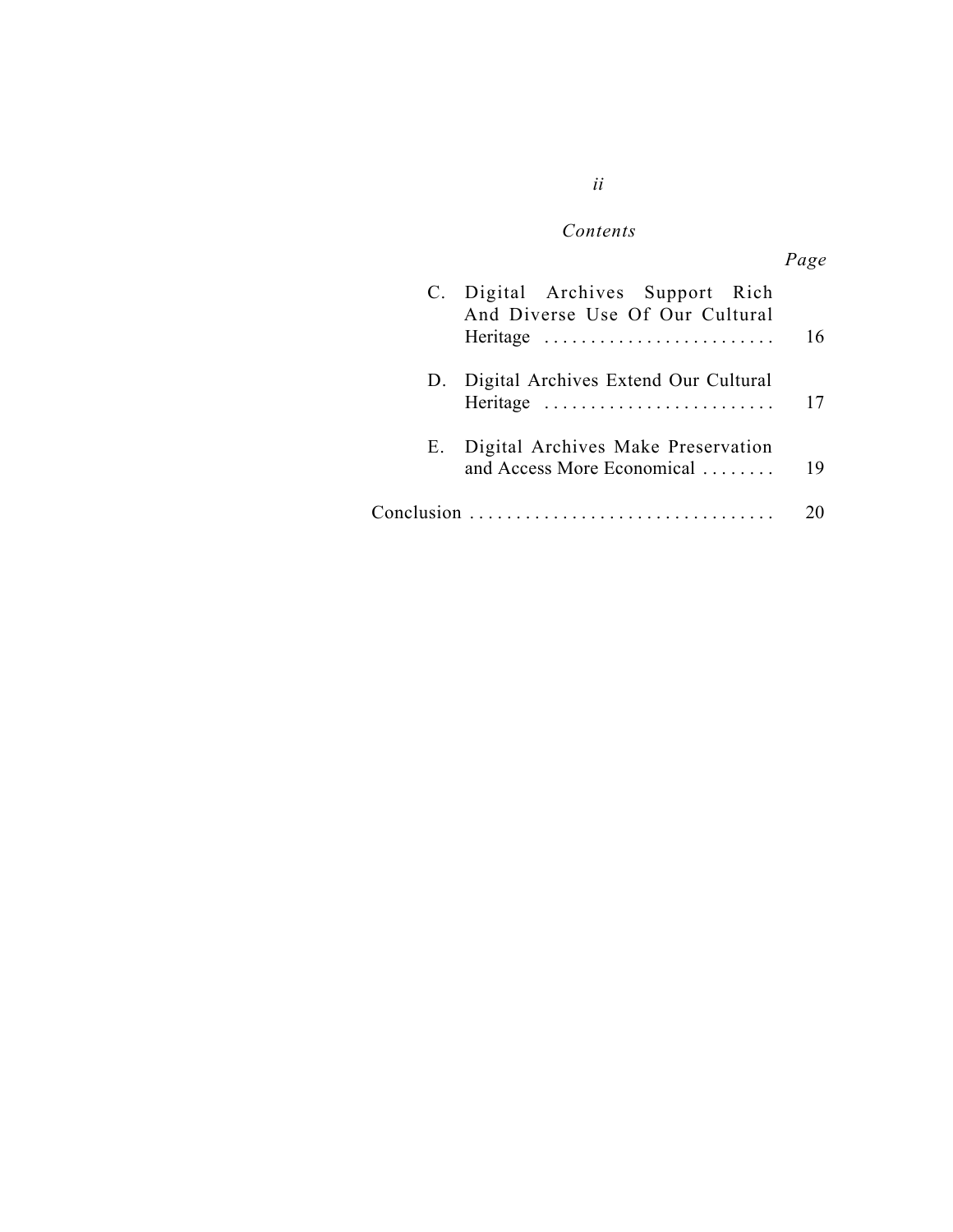#### *Cited Authorities* **TABLE OF CITED AUTHORITIES**

*iii*

*Page*

# **Cases:**

| ACLU v. Reno, 929 F. Supp. 824 (E.D. Pa. 1996),<br>aff'd, Reno v. ACLU, 117 S. Ct. 2329 (1997) | 14             |
|------------------------------------------------------------------------------------------------|----------------|
| Bonito Boats, Inc. v. Thunder Craft Boats, Inc.,<br>489 U.S. 141 (1989)                        | 6              |
| Feist Publ'ns v. Rural Tel. Ser. Co., 499 U.S. 340                                             | 5, 6           |
| Fogerty v. Fantasy, Inc., 510 U.S. 517 (1994)                                                  | 5, 6           |
| Goldstein v. California, 412 U.S. 546 (1973)                                                   | 6              |
| Graham v. John Deere & Co., 383 U.S. 1 (1966)                                                  | 5              |
| Harper & Row, Publishers, Inc. v. Nation Enterprises,                                          | 5              |
| Mazer v. Stein, 347 U.S. 201 (1954)                                                            | 5              |
| New York Times Co., Inc. v. Tasini, 121 S. Ct. 2381                                            | $\overline{4}$ |
| Sony Corp. of America v. Universal City Studios, Inc.,                                         | 6              |
| Stewart v. Abend, 495 U.S. 207 (1990)                                                          | 6              |
| Trademark Cases, 100 U.S. 82 (1879)                                                            | 5              |
| Twentieth Century Music Corp. v. Aiken, 422 U.S.                                               | 6              |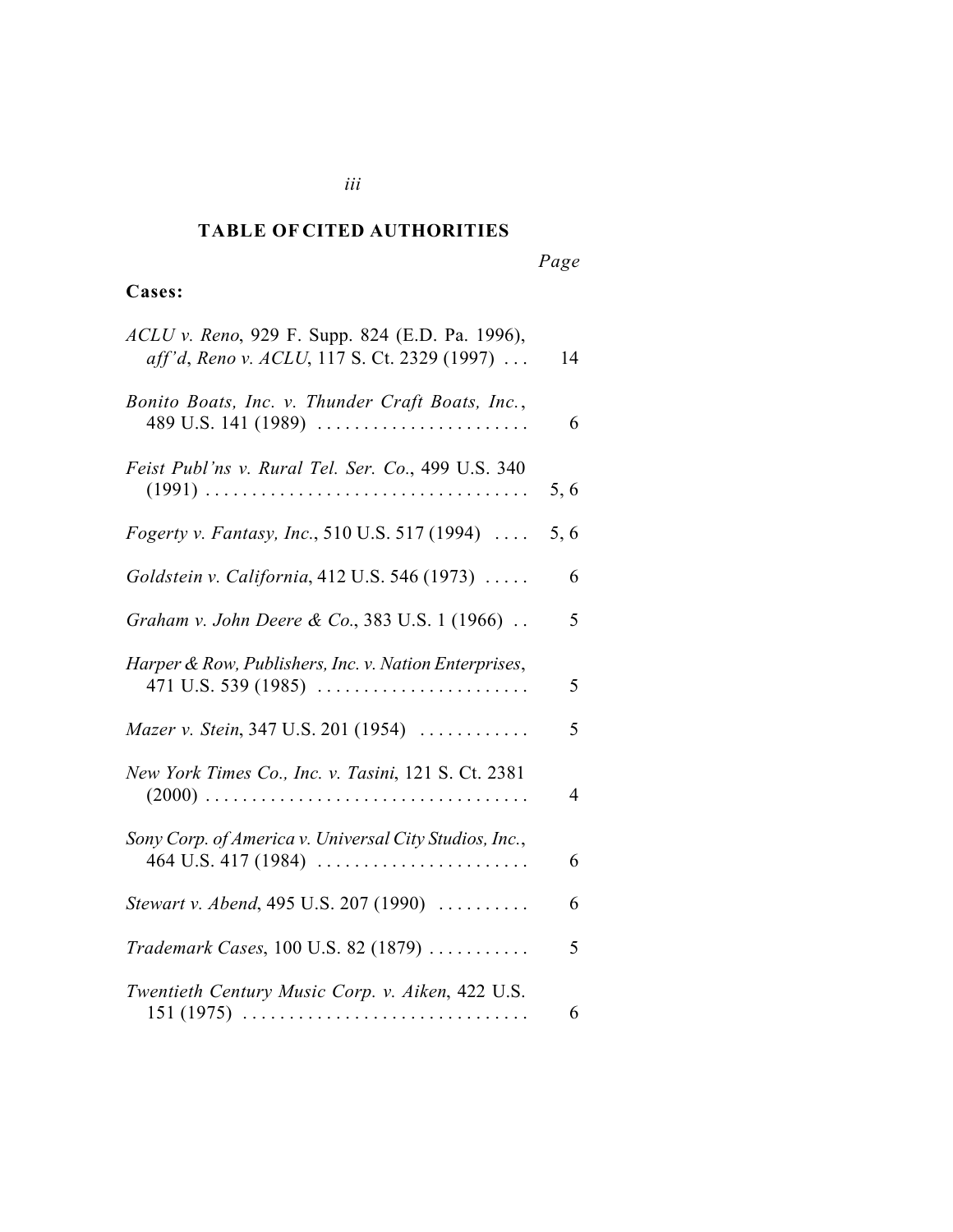# *Cited Authorities*

|                                                   | Page |
|---------------------------------------------------|------|
| United States v. Paramount Pictures, 334 U.S. 131 |      |
|                                                   |      |

# **United States Constitution:**

| U.S. CONST., ART. I, § 8, cl. 8 4, 5, 9 |  |
|-----------------------------------------|--|

### **Statutes:**

| $17 \text{ U.S.C.} \S 106 \ldots \ldots \ldots \ldots \ldots \ldots \ldots \ldots$  | 11             |
|-------------------------------------------------------------------------------------|----------------|
|                                                                                     | 5              |
|                                                                                     | $\overline{3}$ |
| Copyright Term Extension Act of 1998 (CTEA),<br>Pub. L. No. 105-298, 112 Stat. 2827 | $\mathbf{1}$   |
| Telecommunications Act of 1996, Pub. L. 104-104 18, 19                              |                |
| Rule:                                                                               |                |
| United States Supreme Court Rule 37                                                 | 1              |
| <b>Other Authorities:</b>                                                           |                |
| AMERICAN LIBRARY ANNUAL AND BOOK TRADE<br>ALMANAC FOR 1872-1957                     | 7              |
| LUCIANO CANFORA, THE VANISHED LIBRARY (1990)                                        | 3              |

### *iv*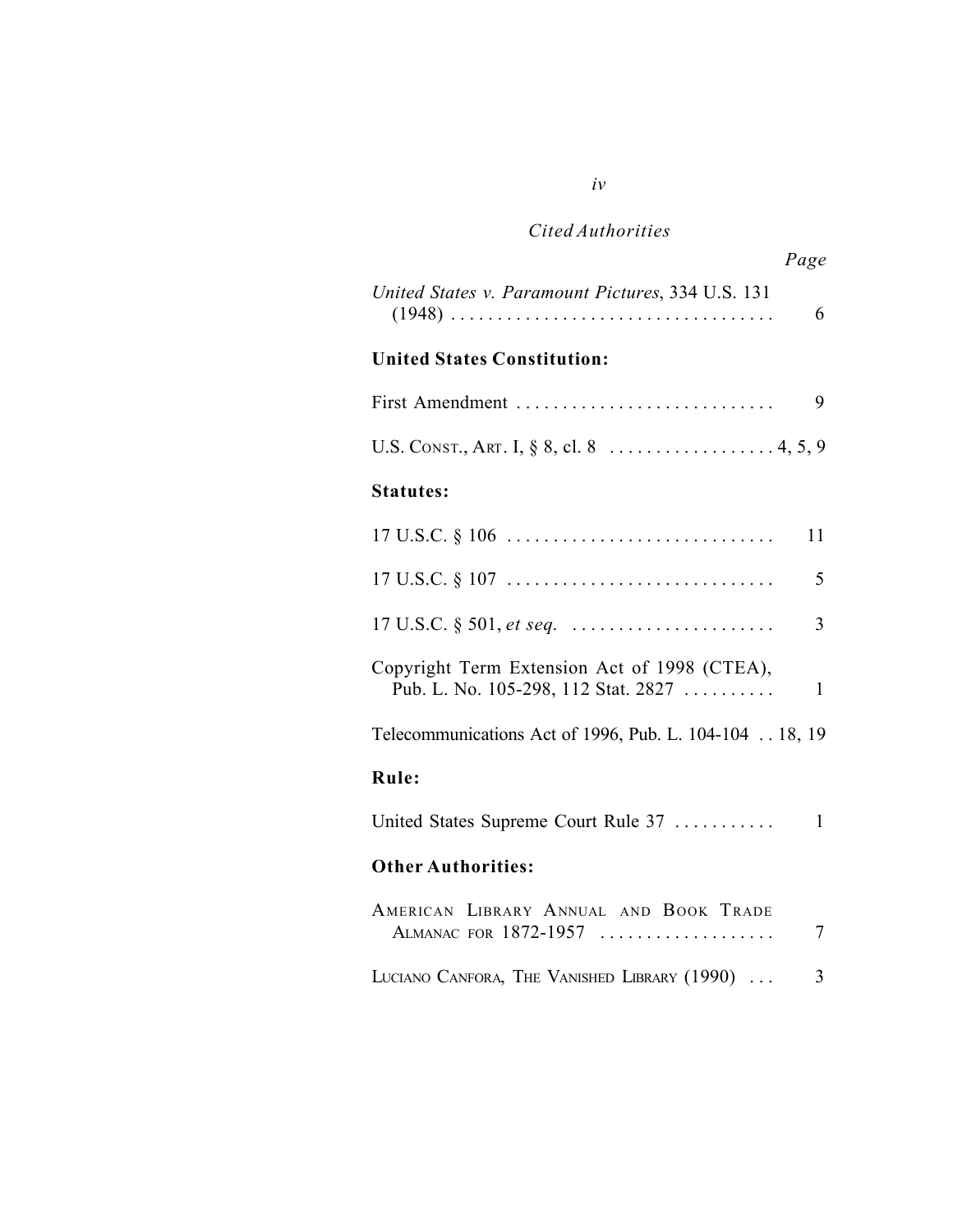# *Cited Authorities*

| Paul Chan, Amazon Rebounds on Holiday Cheer<br>But Skeptics Abound, SINGAPORE BUSINESS TIMES,                                                      | 10             |
|----------------------------------------------------------------------------------------------------------------------------------------------------|----------------|
| Digital to Microfilm Conversion, Table 6: Estimates<br>for Archiving a Digital Book for 10 years                                                   | 19             |
| Roger Ebert, It's A Wonderful Life, THE CHICAGO<br>Sun-Times                                                                                       | 8              |
| Allison Fass, Online Archive for Coke Advertising,<br>N.Y. TIMES, December 10, 2001                                                                | 18             |
| Brewster Kahle, Rick Prelinger, and Mary E.<br>Jackson, Public Access to Digital Material,<br>7 D-LIB MAGAZINE (October 2001)                      | 3              |
| MICHAEL LESK, PRACTICAL DIGITAL LIBRARIES 223                                                                                                      | 7              |
| LAWRENCE LESSIG, THE FUTURE OF IDEAS: THE FATE<br>OF THE COMMONS IN A CONNECTED WORLD 197                                                          | 8              |
| JESSICA LITMAN, DIGITAL COPYRIGHT 77 (2001)                                                                                                        | $\overline{2}$ |
| Peter Lyman and Hal R. Varian, How Much<br>Information, Executive Summary (2000)  12, 13                                                           |                |
| PANEL ON DIGITAL LIBRARIES, PRESIDENT'S INFORMATION<br>TECHNOLOGY ADVISORY COMMITTEE, DIGITAL LIBRARIES:<br>UNIVERSAL ACCESS TO HUMAN KNOWLEDGE 21 |                |

#### *v*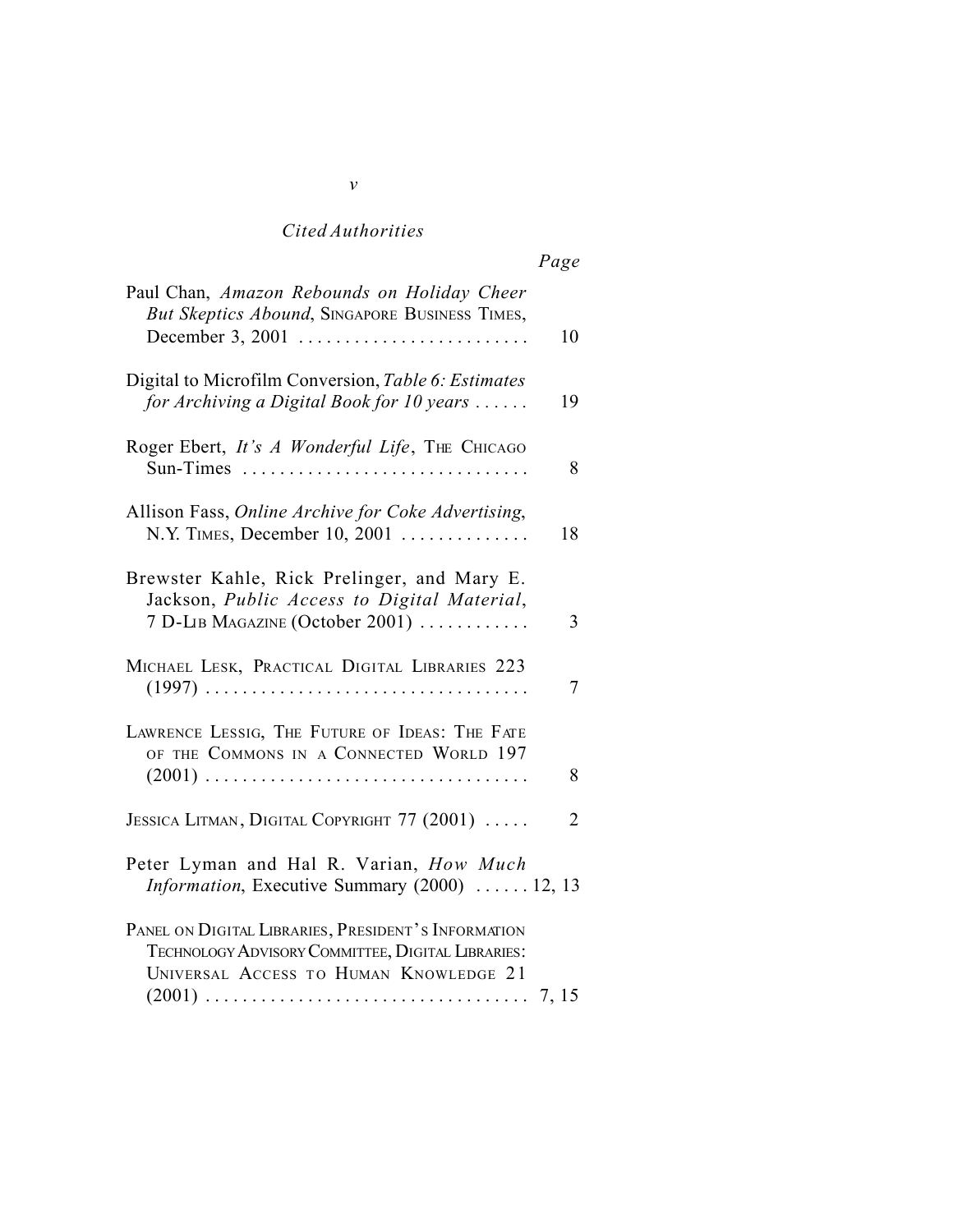# *Cited Authorities*

*vi*

| 2  | Press Release, Motion Picture Association of<br>America, Valenti Warns The Dangers Of Internet<br>Piracy Before Congressional Subcommittee                                                                                                                                                                                                                 |
|----|------------------------------------------------------------------------------------------------------------------------------------------------------------------------------------------------------------------------------------------------------------------------------------------------------------------------------------------------------------|
| 13 | Public Libraries in the United States: Fiscal Year<br>1998, NCES 2001-307, by Adrienne Chute, Elain<br>Kroe, National Center for Education Statistics,<br>Washington, D.C. 2001                                                                                                                                                                            |
| 2  | Raj Reddy, Infinite Memory and Bandwidth:<br>Implications for Universal Access to Information<br>$(April 6, 2001)$                                                                                                                                                                                                                                         |
|    | Redefining Film Preservation: A National Plan<br>Recommendations of the Librarian of Congress<br>in consultation with the National Film Preservation<br>Board, Library of Congress Washington, D.C.                                                                                                                                                        |
| 10 | U.S. Department of Education. National Center for<br>Education Statistics. Academic Libraries in the<br>United States: Fiscal Year 1998, NCES 2001-341,<br>by Margaret W. Cahalan, Natalie M. Justh,<br>Mathematica Policy Research, Inc. and Jeffrey W.<br>Williams, Project Officer, National Center for<br>Education Statistics, Washington, D.C.: 2001 |
|    |                                                                                                                                                                                                                                                                                                                                                            |

*Page*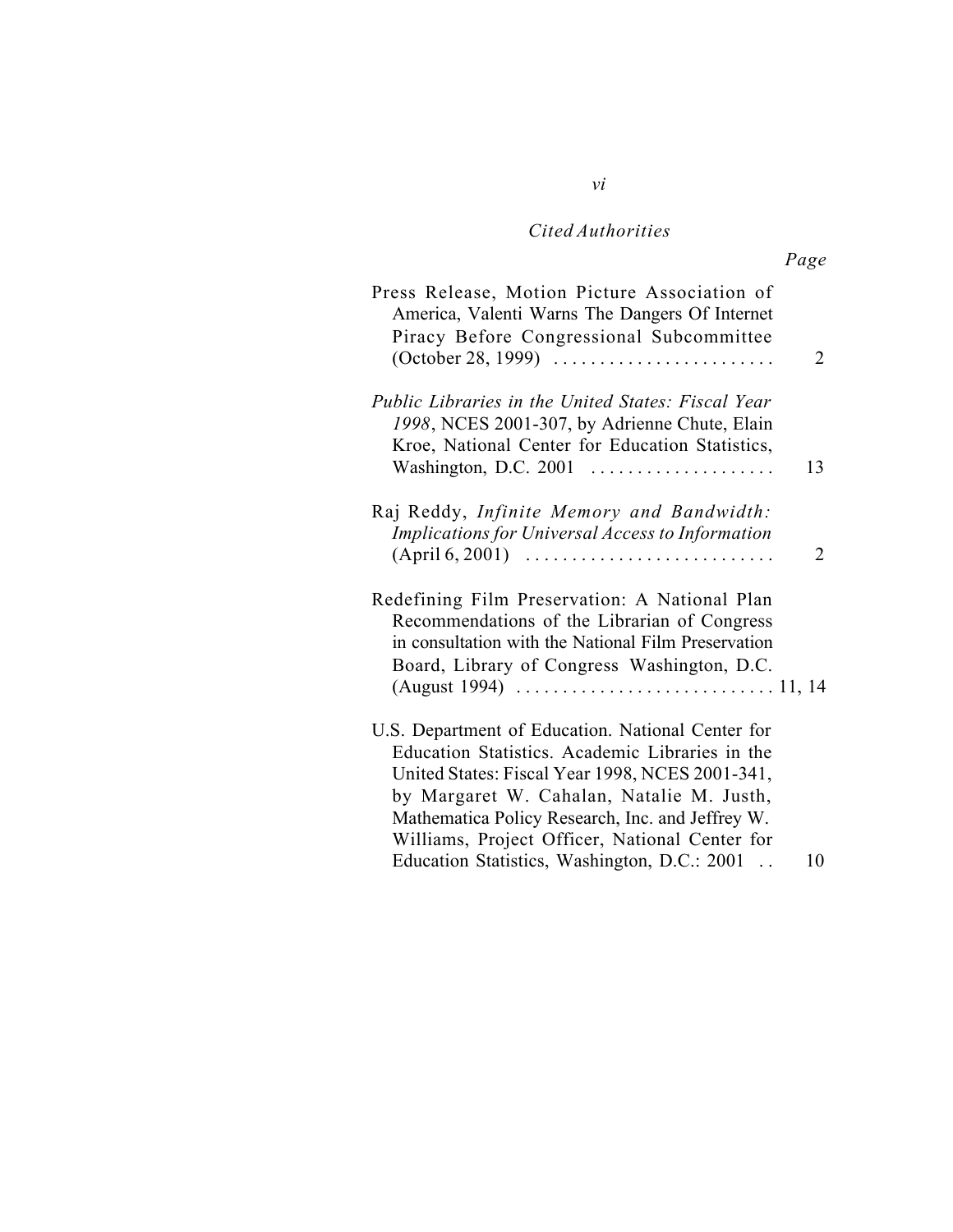### **INTEREST OF AMICUS CURIAE**<sup>1</sup>

This brief *amicus curiae* in support of Petitioners is submitted by the Internet Archive ("The Archive") pursuant to Rule 37 of the Rules of this Court. The Archive urges that the Court grant the requested writ of certiorari and reverse the judgment of the U.S. Court of Appeals for the District of Columbia Circuit.

The Archive<sup>2</sup> is a public nonprofit that was founded to build an "Internet library," with the purpose of offering permanent access for researchers, historians, and scholars to historical collections in digital format. Founded in 1996 and located in the Presidio of San Francisco, California, the Archive receives data donations from a multitude of resources, including libraries, educational institutions, and private companies.

Libraries exist to preserve and provide access to society's cultural artifacts. To continue to foster education and scholarship in this era of digital technology, libraries must extend into the digital world. Libraries depend heavily on public domain materials to serve their mission of preservation and access. The Copyright Term Extension Act of 1998 ("CTEA")<sup>3</sup> frustrates the Archive's goals of preservation and universal access thereby denying the public its rightful access to public domain works.

<sup>1.</sup> Letters from all parties consenting to the filing of this brief are on file with the Clerk of this Court. No counsel for a party authored this brief in whole or in part, and no person or entity other than amici curiae, or their counsel, made a monetary contribution to the preparation or submission of this brief. Professor Lemley contributed to this brief in his personal capacity, and its contents should not be attributed to his employers. The Clinic is thankful for the help and guidance of Michael Levy Manager, Law Library Computing and Lecturer in Law and Kathleen Vanden Heuvel Deputy Director, Law Library and Lecturer in Law.

<sup>2.</sup> For more information on the Internet Archive, *see* http:// www.archive.org/about/index.html.

<sup>3.</sup> Copyright Term Extension Act of 1998 (CTEA), Pub. L. No. 105-298, 112 Stat. 2827.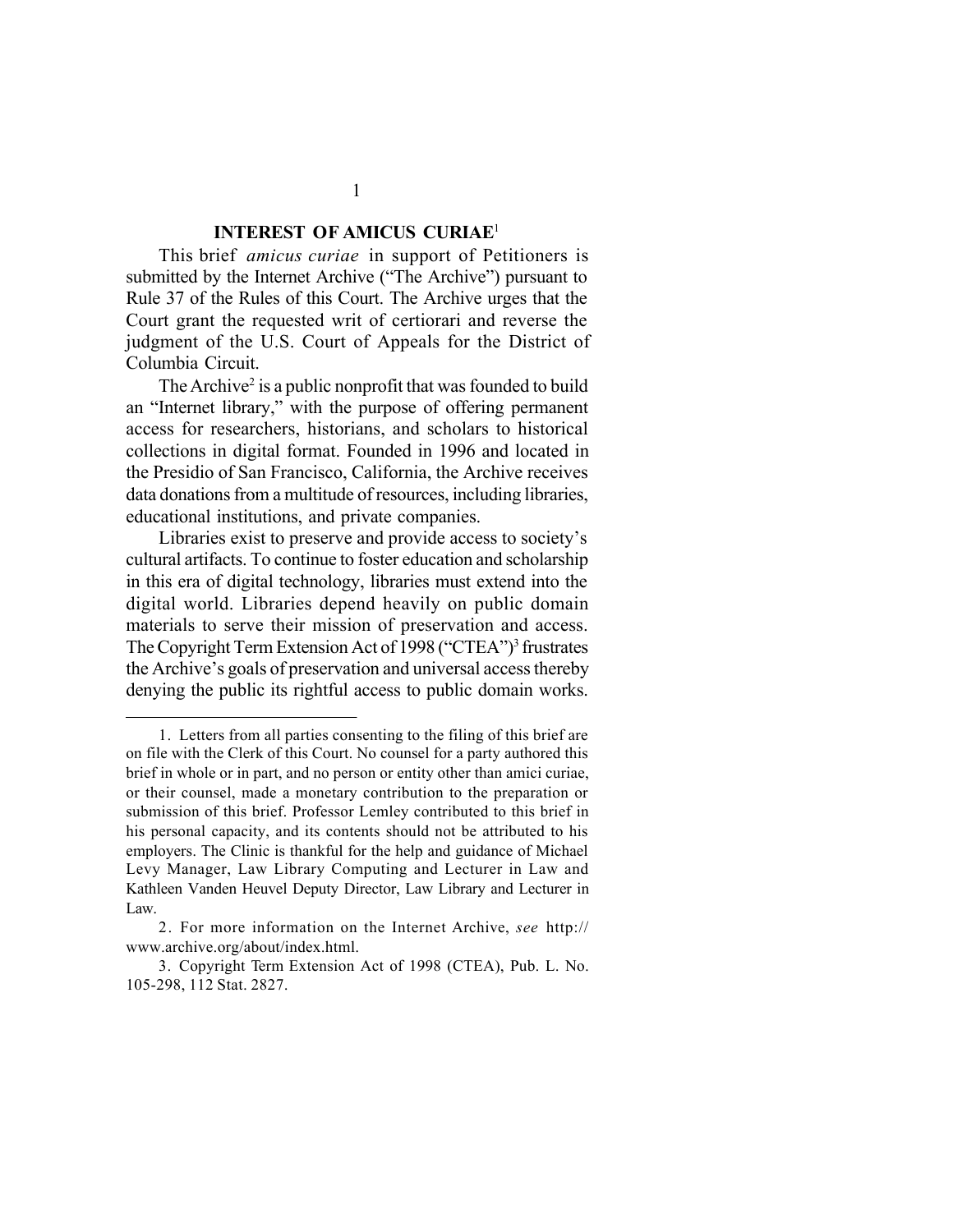The Archive submits this brief to increase the Courts understanding of the true cost of the CTEA to our cultural heritage.

#### **SUMMARY OF ARGUMENT**

Digital technology promises to change the world. The little ones and zeros that travel from, to, and through the computers we use provide powerful opportunities, especially for storage and transmission of media. Before the advent of digital technology, the use and reuse of published works was subject to an entirely different reality. Jack Valenti, President of the Motion Picture Association of America once said: "A public domain work is an orphan. No one is responsible for its life . . . it becomes soiled and haggard . . ." JESSICA LITMAN, DIGITAL COPYRIGHT 77 (2001). Before digital technology, Valenti may have had an argument — one could argue that it was so expensive to store, reproduce, and distribute physical works that keeping them out of the public domain may have resulted in more availability than letting them in.

With digital technology, however, this argument can no longer stand. Indeed, even Valenti now agrees that digital technology possesses the capacity to makes flawless copies trivial and worldwide distribution instantaneous.<sup>4</sup> This ease of publishing and distributing means that material in the public domain is universally available. The public domain has assumed a central role in education in this country and around the world. Projects to digitize and give away millions of out-of-copyright books, movies, and music are now underway, funded by foundations, the government, and indeed corporations.<sup>5</sup> Yet the

5. Raj Reddy, *Infinite Memory and Bandwidth: Implications for Universal Access to Information* (April 6, 2001) *available at* http:// www.cc.gatech.edu/external.affairs/anniversary/rajreddy.ppt.

<sup>4.</sup> "But, with the increased availability of broadband Internet access you can bring down a full-length motion picture in less than 15 minutes

<sup>.</sup> . ." Press Release, Motion Picture Association of America, Valenti Warns The Dangers Of Internet Piracy Before Congressional Subcommittee (October 28, 1999), *available at* http://www.mpaa.org/jack/99/ 99\_10\_28a.htm.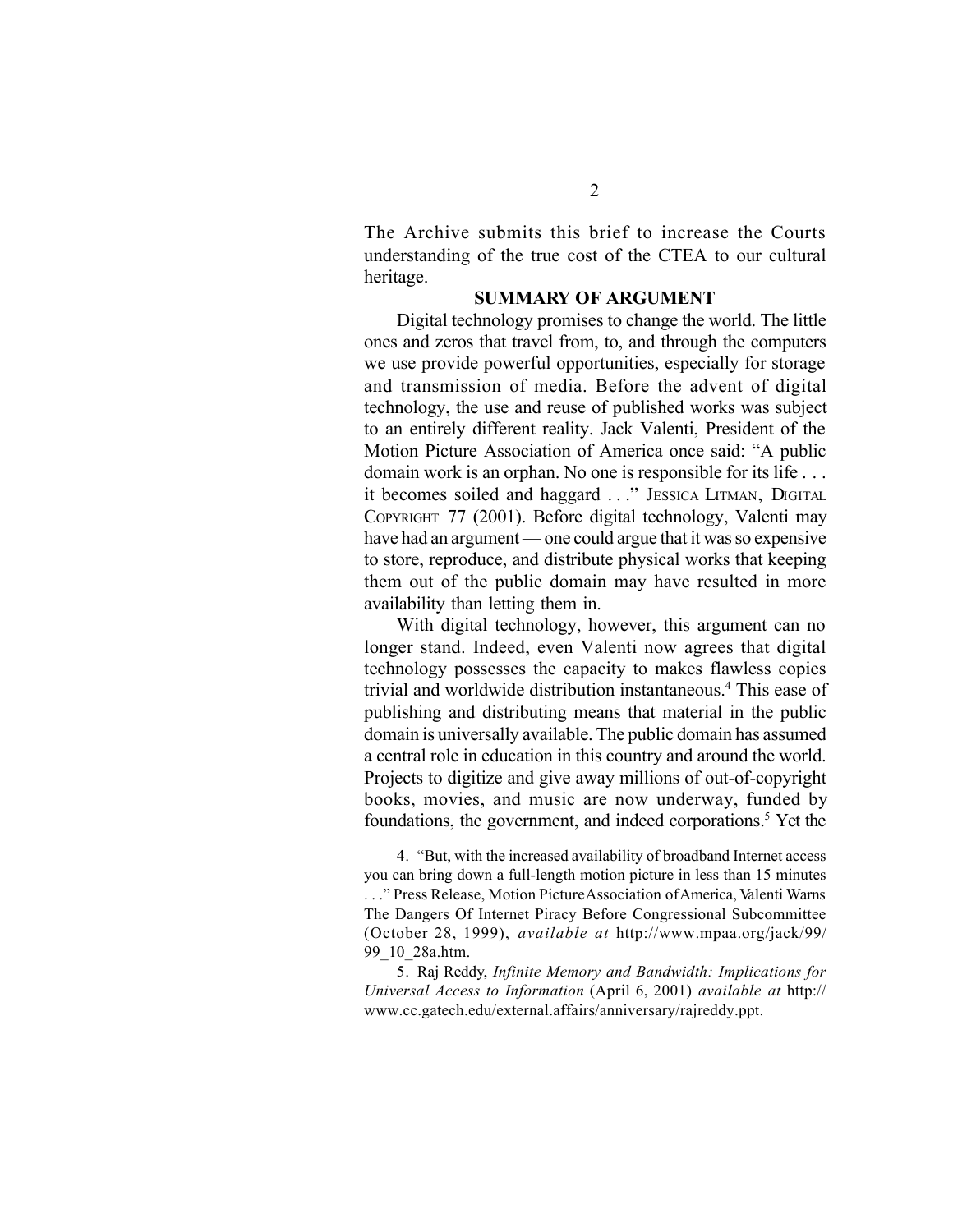projects are directly confronting the largest barrier to making our cultural heritage available to all — the repeated extension of copyright terms at the expense of the public domain.

The *Eldred* decision comes at a critical time for our culture and its artifacts. For the second time in history the collection of *all recorded information* is within our grasp.<sup>6</sup> Digital technology allows us the opportunity to build a "universal" library that dwarfs the collections of the Alexandria Library and even our modern Library of Congress. This library will expand our understanding of "public access." It will make information accessible in formats that uniquely support and promote creativity in the arts and sciences — allowing individuals to clip and sample millions of words, films, and music recordings with ease. At the same time digitization will greatly reduce the cost of preserving our cultural history and eliminate deterioration caused regularly through the physical handling of cultural artifacts. Through digitization, we can inexpensively open the full contents of this new library to the public, especially to those for whom access has been a half-kept promise — the distant, the deaf, and the blind. A universally accessible archive of print, audio, and visual materials is within our grasp.

In passing the CTEA, Congress deprives the public of this universally accessible library. Because the exclusive rights of copyright holders today include the rights to reproduce, distribute, perform, or display the copyrighted work or derivative works, providing access to a copyrighted work by posting it on the Internet invites accusations of copyright infringement. 17 U.S.C. § 501, *et seq*. Therefore, it is only works that have clearly fallen into the public domain that can safely be added to this universally accessible library. If the CTEA stands, it will prevent books, films, and other copyrighted works on the verge

<sup>6.</sup> LUCIANO CANFORA, THE VANISHED LIBRARY (1990) (discussing the history and politics of the great Greek Library of Alexandria); Brewster Kahle, Rick Prelinger, and Mary E. Jackson, *Public Access to Digital Material*, 7 D-LIB MAGAZINE (October 2001), *available at* http:// www.dlib.org/dlib/october01/kahle/10kahle.html.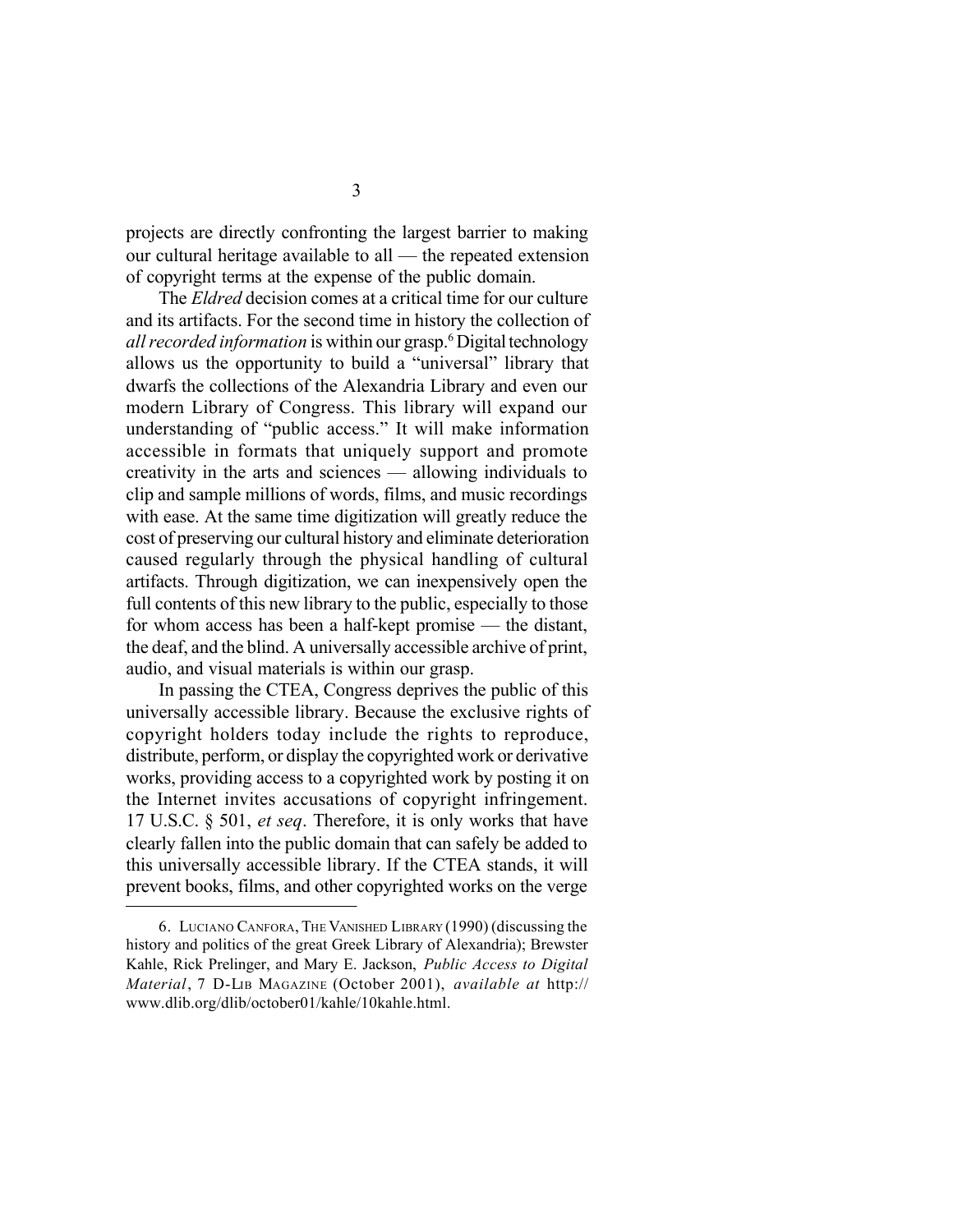of entering the public domain from being successfully preserved in digital form, thereby denying the public this rich and fertile collection of our past.

In the sections that follow, we describe four specific areas where digital archives can revolutionize learning and creativity — greater access, preservation, economy, and extension of works — and demonstrate how the CTEA frustrates each to the detriment of the public interest. These four areas are not simply fringe benefits or surplusage residual from the creation of copyrighted works; they are the real benefit of the bargain that the public is entitled to enjoy and may ultimately prove more important to our nation's progress than access to copyrighted works during their limited term. Should this Court permit the D.C. Circuit's decision to stand, it will be turning its back on the intent of the Framers and this Court's consistent statements that copyright serves public as well as private purposes.

#### **ARGUMENT**

### **I. The Public Domain Is An Essential And Historical Part Of American Intellectual Property Law**

"Copyright law is not an insurance policy for authors, but a carefully struck balance between the need to create incentives for authorship and the interests of society in the broad accessibility of ideas." *New York Times Co., Inc. v. Tasini*, 121 S. Ct. 2381, 2403 n.20 (2000) (Stevens, J., dissenting) (citing U.S. CONST., ART. I, § 8, cl. 8). "Authorial incentive comes at the expense of the equally important public interest." *Id.* In granting Congress the power to create copyrights, the Founding Fathers recognized that information and ideas were powerful yet ephemeral assets that required narrow and limited rights designed to promote American arts and sciences economically as well as culturally.

The Founders focused the rights of authors through several explicit Constitutional limitations on Congress' grant of power. First, the Constitution requires that works be original so that copyright owners cannot remove art and information from the public domain, declaring dominion over something they did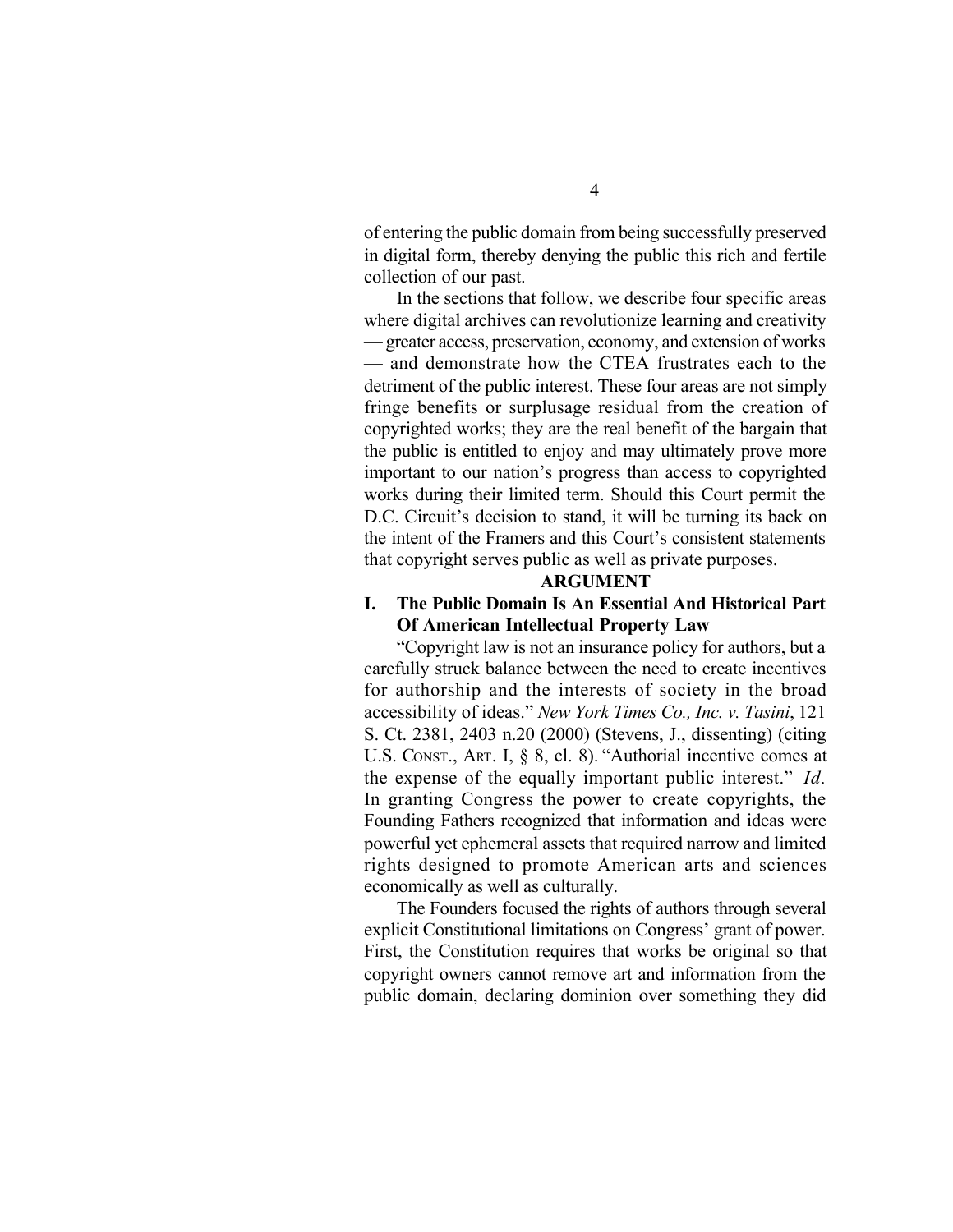not create. *Feist Publ'ns v. Rural Tel. Ser. Co.*, 499 U.S. 340 (1991); *Graham v. John Deere & Co.*, 383 U.S. 1 (1966). Second, works must promote the progress of the arts and sciences so the public receives value in return for each monopoly grant. *Trademark Cases*, 100 U.S. 82 (1879). Third, the First Amendment requires that copyright law permit certain "fair uses" of protected works to benefit society. *Harper & Row, Publishers, Inc. v. Nation Enterprises*, 471 U.S. 539, 549 (1985) (subsequently codified at 17 U.S.C. § 107). Finally, the Constitution permits the grant of copyrights only for "limited times." U.S. CONST. ART. I, § 8, cl. 8. This last right guarantees that copyrights will eventually expire, and that the public will ultimately receive the right to use all works.

A healthy public domain is essential to a healthy intellectual property regime. In *Harper & Row*, this Court stated that "copyright is intended to increase and not to impede the harvest of knowledge." 471 U.S. at 545. To reap these benefits, the public must not only be permitted to make certain uses of works during the copyright term, but must also be free to make unfettered use of works through public consumption, study, and re-exposition after the copyrights expire. As the *Harper & Row* Court explained, copyright "is intended to motivate the creative activity of authors and inventors by the provision of a special reward, *and to allow the public access to the products of their genius after the limited period of exclusive control has expired.*" *Id.* at 546 (emphasis added). Thus, the promotion of public disclosure of information is equally as important in intellectual property policy as incentives for creation. *Graham*, 383 U.S. at 9 ("The patent monopoly was not designed to secure to the inventor his natural right in his discoveries. Rather, it was a reward, an inducement, to bring forth new knowledge."); *Mazer v. Stein*, 347 U.S. 201, 219 (1954) ("The economic philosophy behind the clause empowering Congress to grant patents and copyrights is the conviction that encouragement of individual effort by personal gain is the best way to advance public welfare. . . ."); *see also Fogerty v. Fantasy, Inc.*, 510 U.S. 517,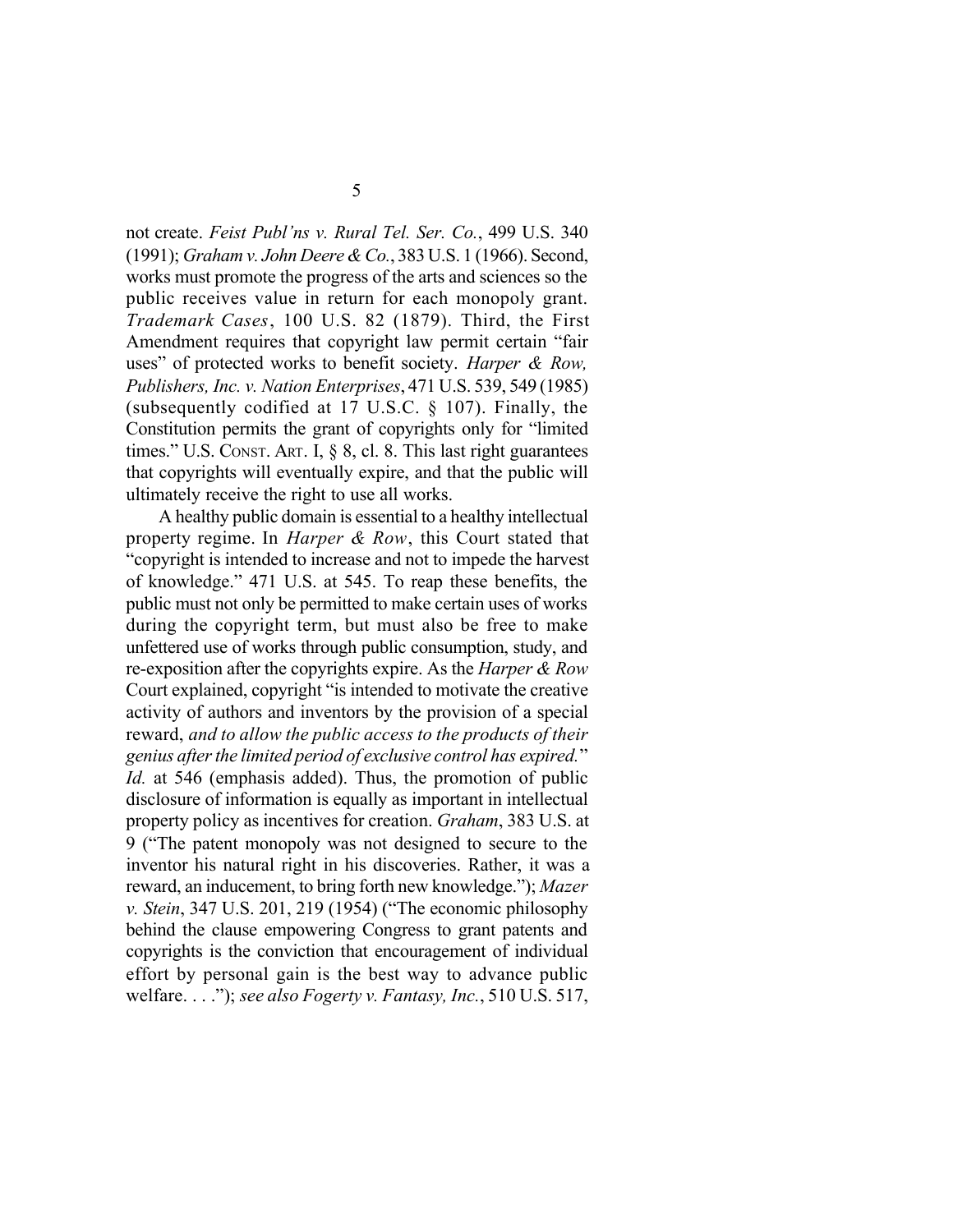524 (1994) ("The primary objective of the Copyright Act is to encourage the production of original literary, artistic, and musical expression for the good of the public."); *Feist*, 499 U.S. at 349- 50 (stating that the "primary objective of copyright" is to promote public welfare); *Stewart v. Abend*, 495 U.S. 207, 224, 224-25 (1990) (noting the Copyright Act's "balance between the artist's right to control the work . . . and the public's need for access"); *Bonito Boats, Inc. v. Thunder Craft Boats, Inc.*, 489 U.S. 141, 167 (1989) (noting the "careful balance between public right and private monopoly to promote certain creative activity"); *Sony Corp. of America v. Universal City Studios, Inc.*, 464 U.S. 417, 429 (1984) (stating that the limited monopoly conferred by the Copyright Act "is intended to motivate creative activity of authors and inventors . . . and to allow the public access to the products of their genius after the limited period of exclusive control has expired"); *Twentieth Century Music Corp. v. Aiken*, 422 U.S. 151, 156 (1975) (noting that "private motivation must ultimately serve the cause of promoting broad public availability of literature, music, and other arts"); *Goldstein v. California*, 412 U.S. 546, 559 (1973) (discussing Congress's ability to provide for the "free and unrestricted distribution of a writing" if required by the national interest); *United States v. Paramount Pictures*, 334 U.S. 131, 158 (1948) ("The sole interest of the United States and the primary object in conferring the monopoly lie in the general benefits derived by the public from the labors of the authors."). Moreover, as new mediums of expression arrive and the number of works produced increases, promoting public use and access to works becomes increasingly important. *Sony*, 464 U.S. at 443 n.23 ("[S]ince copyright protection is not perpetual, the number of audiovisual works in the public domain necessarily increases each year.").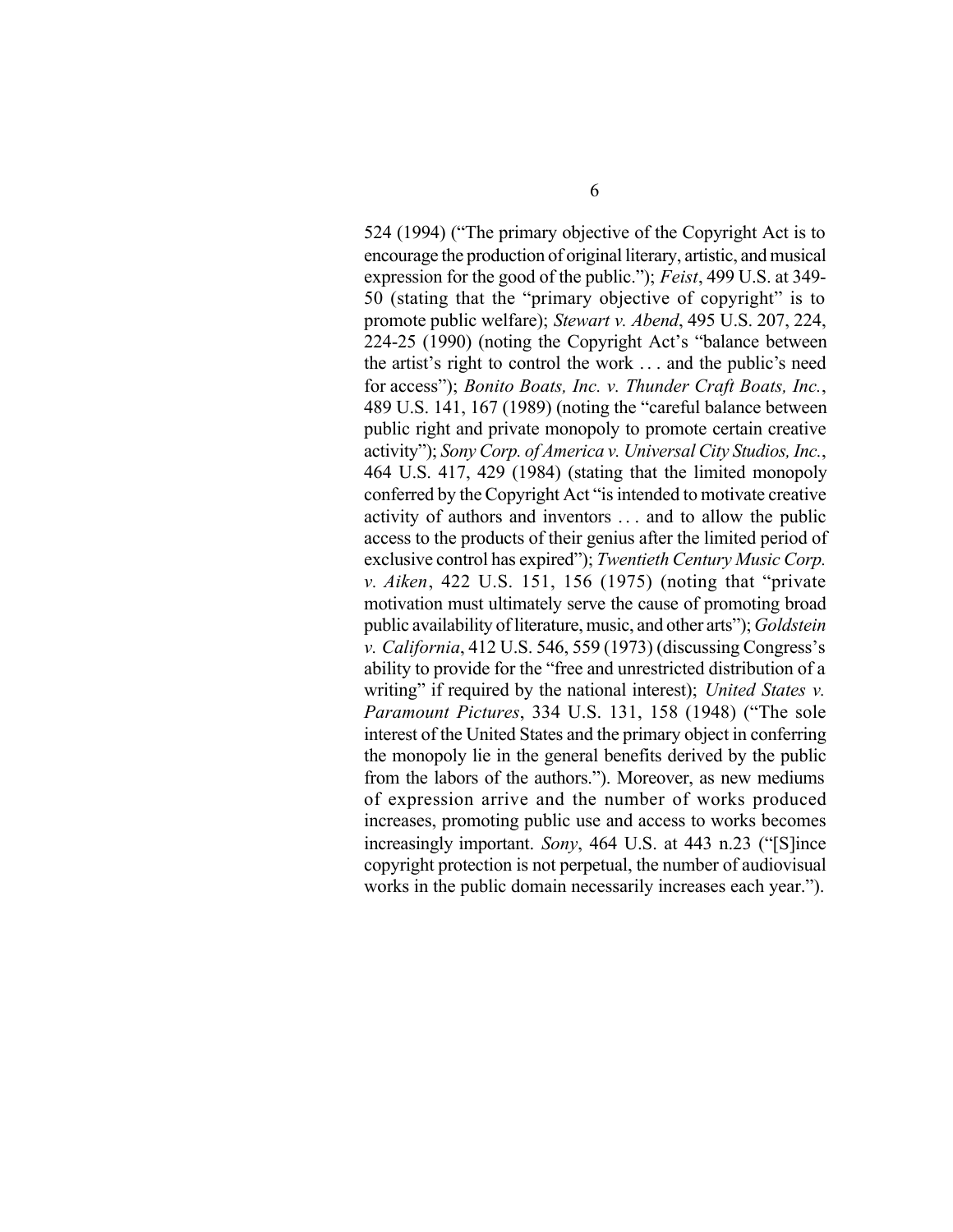# **II. The CTEA Prevents Works That Have Reached The End Of Their Proper Copyright Term From Entering The Public Domain**

The CTEA single-handedly deprives our schools, libraries, and children of the benefits that digital archives offer. Because of both the retroactive and prospective extensions of copyright in the CTEA, a robust public domain remains outside of our grasp.

When one asks the leading experts on digital archiving "what is the single most significant barrier to preserving our cultural heritage?" one uniform answer resounds: intellectual property concerns. PANEL ON DIGITAL LIBRARIES, PRESIDENT'S INFORMATION TECHNOLOGY ADVISORY COMMITTEE ("PITAC"), DIGITAL LIBRARIES: UNIVERSAL ACCESS TO HUMAN KNOWLEDGE 21 (2001), *available at http://www.ccic.gov/pubs/pitac/pitac-dl-9feb01.pdf*; MICHAEL LESK, PRACTICAL DIGITAL LIBRARIES 223 (1997) ("Issues related to intellectual property law are the most serious problems facing digital libraries."). Until works reach the end of their term, it is simply impossible for librarians and archivists to seek rights from millions of copyright owners and prepare the works for preservation and access. The future of digital archives depends on a predictable and reasonable limit to copyright terms. Without "limited times," millions of historical and cultural works will be unavailable to the majority of the public and will continue to disappear in their original form. The ultimate dedication of these works to the public domain will be the promise that never comes due.

Consider some statistics. In the year 1930 10,027 books were published.<sup>7</sup> In 2001, all but 174 of these titles are out of print.<sup>8</sup> While a copy or two may exist in a library or a used bookstore, the copyright holders are not making these titles available to the public. But for the CTEA, digital archives could inexpensively make the other 9,853 books published in 1930

<sup>7.</sup> AMERICAN LIBRARY ANNUAL AND BOOK TRADE ALMANAC FOR 1872-1957 ("ALMANAC").

<sup>8.</sup> BOOKS IN PRINT ONLINE ("BIP"), *available at* http:// www.bowker.com.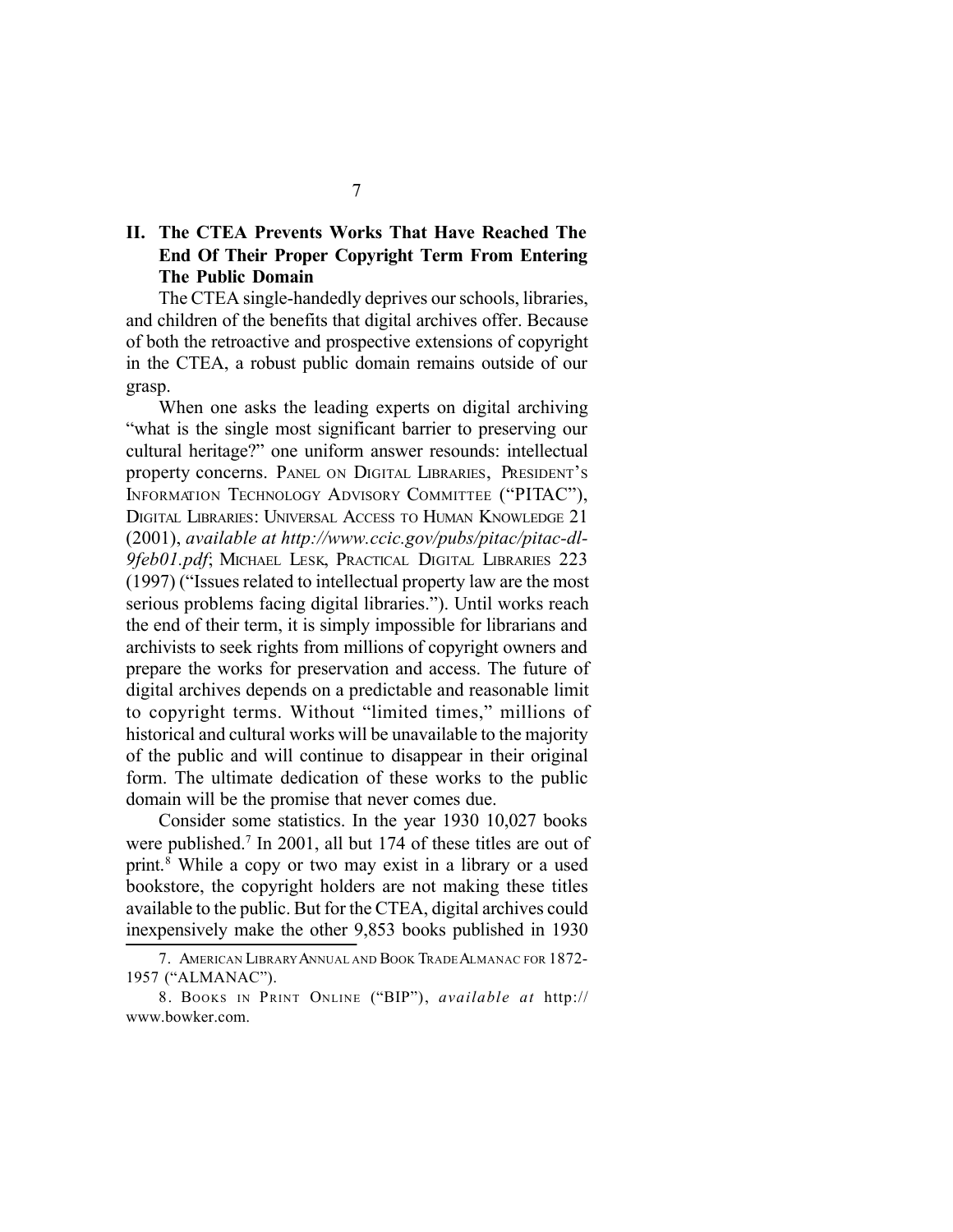available to the reading public starting in 2005. But for the CTEA, they would now be available to hundreds and thousands of schools, researchers, and families. But for the CTEA, they would now be at the fingertips of new authors and artists, available to assist in forging the next generation of great literary works. Yet because the CTEA still stands, we must continue to wait, perhaps eternally, while works disappear and opportunities vanish.

With digital archiving, the public would stand a far better chance of accessing these "rare" books than works still under copyright but no longer made available by the copyright holder. For example, the Frank Capra movie, "It's a Wonderful Life" lay gathering dust in a movie studio until in the early 1970's when it fell out of copyright and was aired by Public Broadcast Stations. It quickly became a Christmas tradition on many stations and for many families.<sup>9</sup> But for its fall into the public domain this classic film would not have reemerged in the 1970s. Indeed, under the CTEA no one with an interest in showing the film would have been able to do so until 2041.

On its face, the CTEA merely extends the copyright term by 20 years. However, the central issue here is not simply the additional 20 years; it is the congressional policy of perpetual copyright. Congress has already extended the term of copyright *eleven times* in the 20th Century alone. LAWRENCE LESSIG, THE FUTURE OF IDEAS: THE FATE OF THE COMMONS IN A CONNECTED WORLD 197 (2001). There is no reason to believe this time will be the last. Rather, it is far more likely that Congress will be pressured in 2018 to add still more term to works whose copyrights would otherwise expire.

The public domain is an essential component of the copyright jurisprudence of this Court and the lower courts. However, in *Eldred v. Reno*, 239 F.3d 372 (D.C. 2001), the District of Columbia Court of Appeals completely ignored the role of the public domain in copyright law as set forth within

<sup>9.</sup> Roger Ebert, *It's A Wonderful Life*, THE CHICAGO SUN-TIMES, *available at* http:www.suntimes.com/ebert/greatmovies/wonderful\_life. html.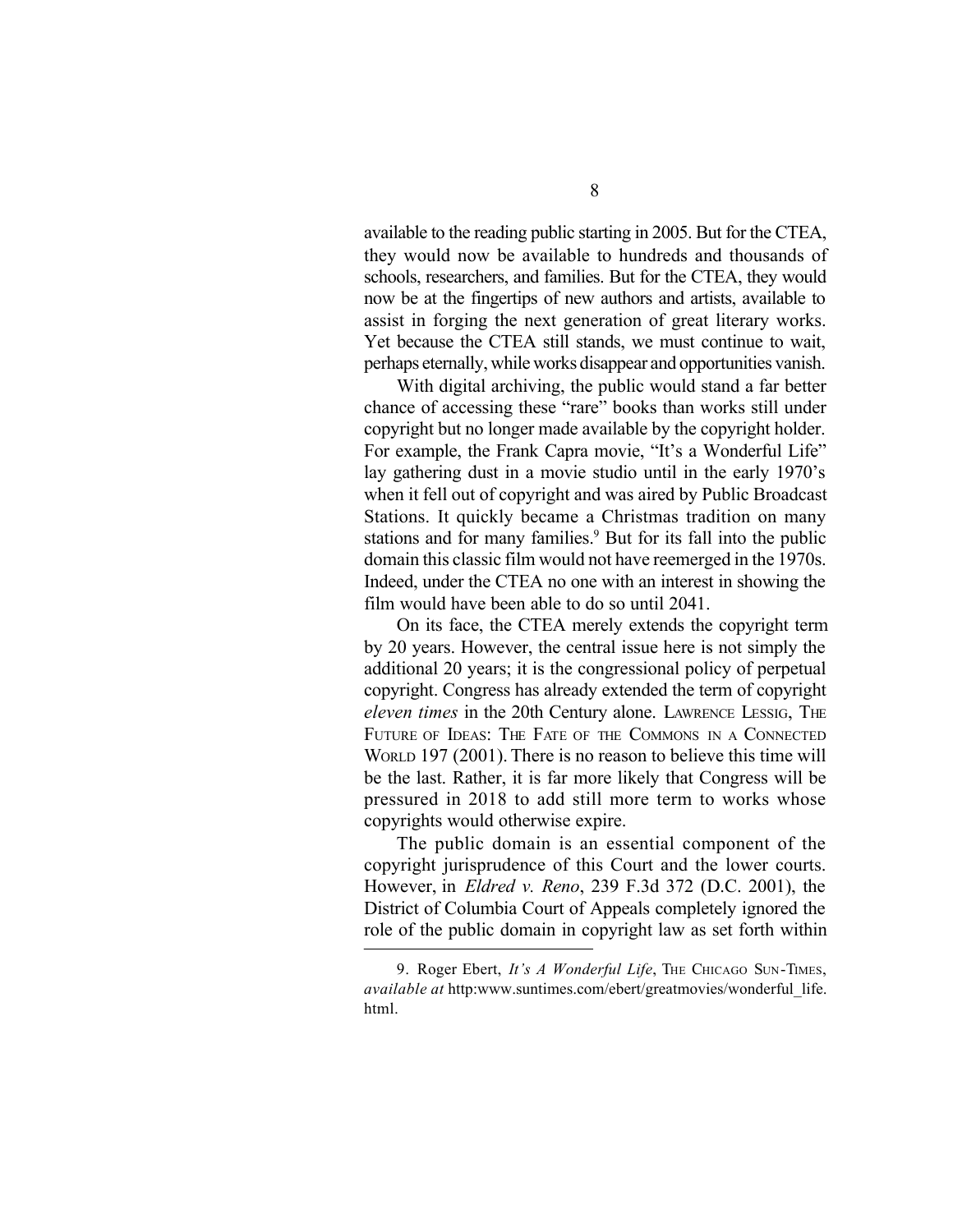Art. I, § 8, cl. 8 of the Constitution. The Court of Appeals stated that Congress would exceed its power under the Copyright Clause if it made copyright protection permanent. But then, with a wink and a nod, it gave Congress the go ahead to perpetually extend copyright protection as long as each "extension" comes with a date certain. In holding that the introductory language of the Copyright Clause fails to impose *any* substantive limit on congressional power, and that said power is immune from First Amendment scrutiny, the Court of Appeals reduced the public domain to an illusion — a field forever tilled but never sown.

Without some check on Congressional power, it is unlikely that any of the cultural and historical works from the first half of this century will *ever* enter the public domain. Limits must be found. This Court must require Congress to respect the limitations of "promoting" and "limited times" or the public will never experience the value that digital archiving offers.

## **III. Digital Archives Breathe New Life Into The Public Domain**

In the modern world of publishing, the public domain presents a thriving and vibrant area of learning and creativity. Far from the moldering books and deteriorating dusty film canisters of previous decades, today's collections can be digitally stored, accessed and distributed. This new global decentralized platform revolutionizes access and use of public domain works.

- **A. Digital Archives Allow Us To Preserve Our Cultural Heritage**
	- **1. Copyright Owners Fail To Preserve The Vast Majority Of Creative Works For Public Access**

Millions of copyrighted works are created every year. In comparison, the number of works actually maintained and available to the public is quite small. Today, the number of volumes available for purchase in the US is a tiny fraction of the volumes published in the United States.<sup>10</sup> Amazon.com,

9

<sup>10.</sup> For example, in 1910, 13,470 books were published in the United States. ALMANAC. In 2001, only *180* of these titles are available (Cont'd)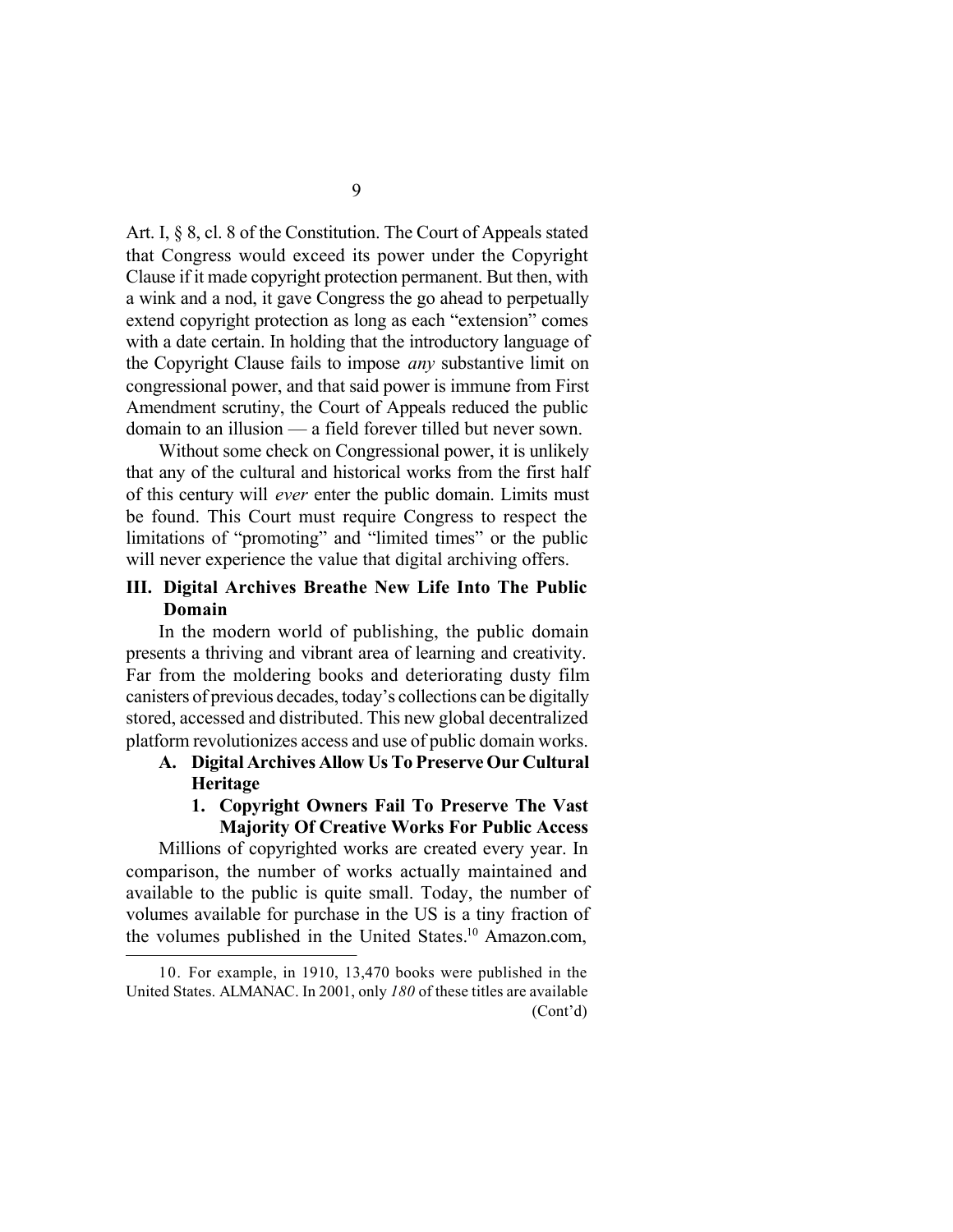the world's largest online seller of books, lists only 2.5 million titles total in its online catalogue.<sup>11</sup> Libraries and archives preserve some of the books no longer for sale. However, public access to literary works under a system of physical archiving is fiscally and spatially constrained. The combined archives of public research libraries in the United States hold approximately 600 million titles total, a small percentage of the world's published works over the last 200 years.<sup>12</sup>

Every year, thousands of books, movies and sound recordings also move out of circulation and only a small number are preserved in libraries and private collections. Moreover, every year, physical decay and accidental loss (not to mention limited shelf and storage space) reduce the number of books actually available. This diminution of available copies applies equally to movies and sound recordings. James H. Billington, Librarian of Congress in 1994, stated:

#### (Cont'd)

11. Paul Chan, *Amazon Rebounds on Holiday Cheer But Skeptics Abound*, SINGAPORE BUSINESS TIMES, December 3, 2001 at SS2.

12. U.S. Department of Education. National Center for Education Statistics. Academic Libraries in the United States: Fiscal Year 1998, NCES 2001-341, by Margaret W. Cahalan, Natalie M. Justh, Mathematica Policy Research, Inc. and Jeffrey W. Williams, Project Officer, National Center for Education Statistics, Washington, D.C.: 2001. Table 5A. (Total number of paper volumes: 878,906,177; Total number of paper titles: 495,724,813; Total number of microform units: 1,062,082,077; Total number of electronic titles: 3,473,225, Total number of audio-visual materials-units: 92,305,707).

for purchase from any publisher worldwide. BIP. The numbers for other decade years are similar: 1920 (8422 published, 307 in print in 2001); 1930 (10,027 published, 174 in print); 1940 (11,328 published, 224 in print); 1950 (11,022 published, 431 in print). *Compare* ALMANAC *with* BIP*.* The number of published books has dramatically increased, e.g. 1984 (57,087), 1995 (65,288), 1996 (57,132). BIP, *supra*. Thus, the number eventually lost to the public because of excessive copyright terms will be even greater in years to come.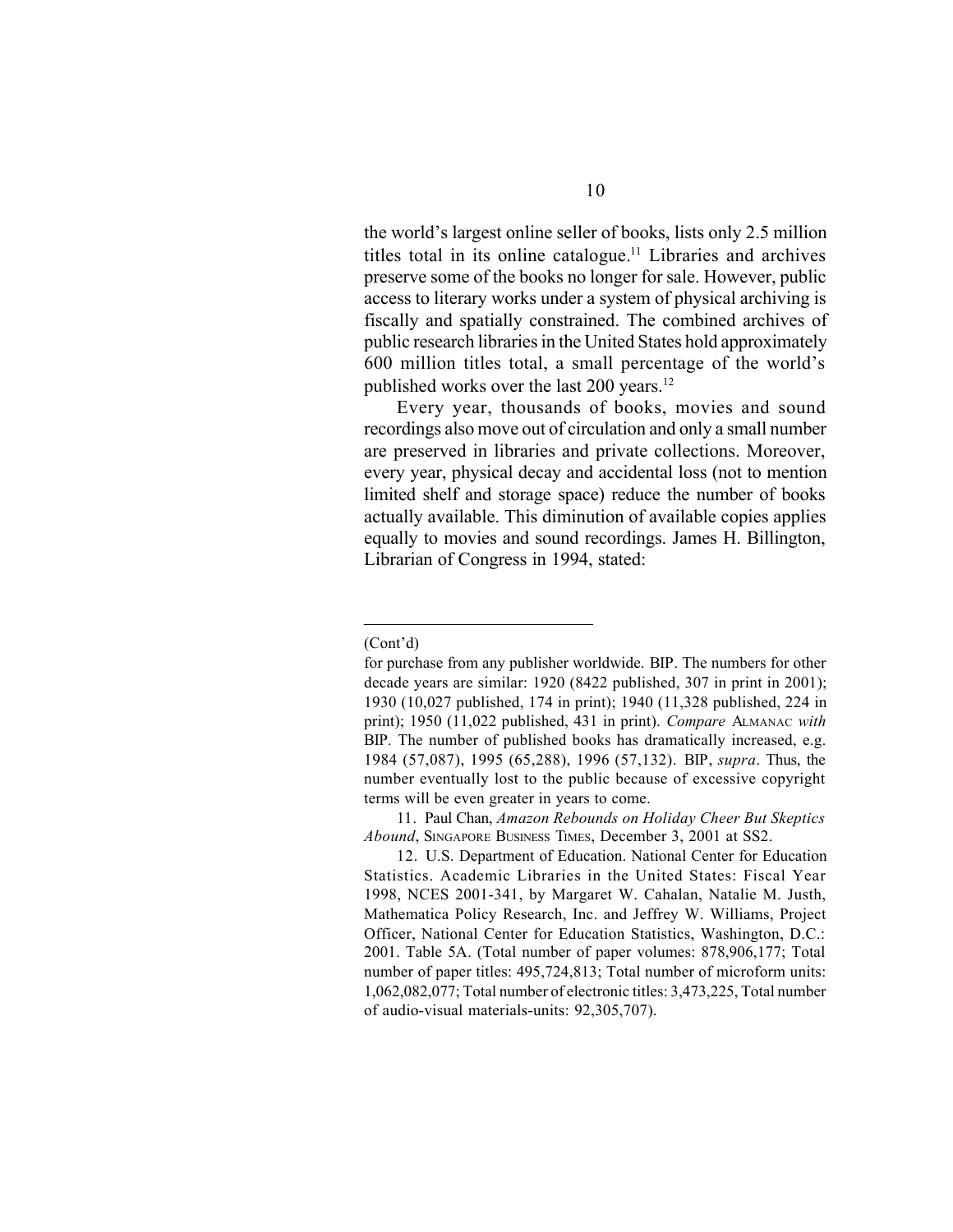Of America's feature films of the 1920s fewer than 20% survive; and for the 1910s, the survival rate falls to half that. But what is even more alarming is that motion pictures, both old and new, face inevitable destruction — old films from nitrate deterioration and newer films from color fading and the "vinegar syndrome." Only by storing films in low-temperature and low-humidity environments can nature's decay processes be slowed. The majority of American films, from newsreels to avant-garde works, do not receive this type of care and are in critical need of preservation.<sup>13</sup>

Even if a work, after a lengthy but presumably finite term, enters the public domain, the public may never enjoy it if few or no physical copies remain.

Like the D.C. Circuit, the Archive believes that "preserving access to works that would otherwise disappear . . . 'promotes Progress'." *Eldred*, 239 F.3d at 380. But the data rather starkly demonstrate that copyright holders lack an adequate incentive to preserve works. Despite the supposed incentives copyright offers to authors and publishers, today much of our cultural heritage lies fallow, withheld from the public domain by bloated copyright terms, and removed from the stream of commerce because copyright holders reap little profit from them. The truth is that by the time even the pre-CTEA copyright term expires, few books, movies, or music are being published for profit. Most copyright owners let their works fall out of print, leaving them in literary limbo.<sup>14</sup> Moreover, many owners of works from

<sup>13.</sup> Redefining Film Preservation: A National Plan Recommendations of the Librarian of Congress in consultation with the National Film Preservation Board, Library of Congress Washington, D.C. (August 1994), *available at* http://www.loc.gov/film/plan.html.

<sup>14.</sup> It is worthy of note that the rights afforded to copyright owners under 17 U.S.C. § 106 do not address maintenance of works. Therefore, it can be presumed that there are few if any incentives for copyright owners to preserve works. That responsibility has been, and should be, left to our public libraries and archives as guardians of the public domain.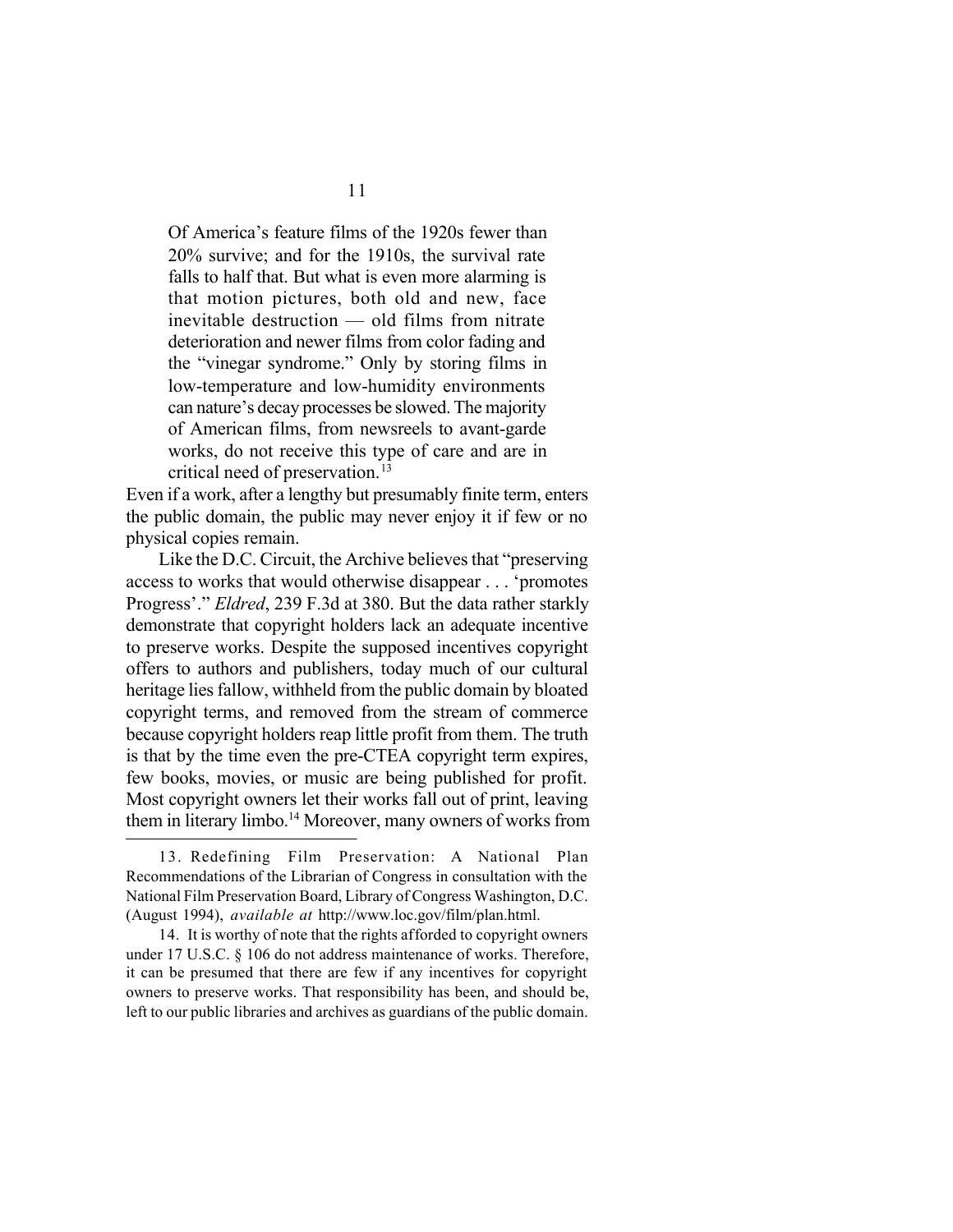95 years ago cannot easily be found, especially when the license is for small or non-profit projects.

The benefits of our entire cultural heritage are forestalled while copyright holders derive profit from a relatively small number of works. For some works, extending the period between their decline in profitability and their entry into the public domain is more than just a delay — it is abandonment. For works recorded on film and other less stable mediums, for example, the CTEA extension threatens to lock them up past the time when they can be truly preserved. If the CTEA stands, the public's share of the copyright bargain, in many instances, will literally blow away on a breeze. The only way to revive these works is to let them reach the natural end of their term so that they fall squarely into the public domain. Once there, digital libraries and archives can save these works for future generation's attention and adoration.

## **2. Digital Archives Preserve Copyrighted Works and Prevent Their Permanent Loss**

Digital archives offer a solution to the problem of preservation.<sup>15</sup> Films, books, and sound recordings that enter the public domain can be archived quickly, efficiently and costeffectively via digitization so that no further deterioration or loss will ever occur*.* Digitizing a film, a book, or a sound recording makes a perfect copy of the work and saves that copy on a computercompatible medium, such as a hard drive or a CD-ROM. Once the first copy is made, further copies can be rendered as backups in order to prevent loss or accidental destruction. These copies can exist in multiple locations preventing a catastrophe such as the great fire in Alexandria from destroying our heritage.

Our culture is exploding off the printed page into film, video, and sound. The world produces between one and two exabytes (a billion, billion bytes) of information each year.<sup>16</sup>

<sup>15.</sup> Amicus Archive strongly believes that to the extent possible, works should be preserved in both physical and digital forms.

<sup>16.</sup> Peter Lyman and Hal R. Varian, *How Much Information*, Executive Summary (2000), *available at* http://www.sims.berkeley.edu/ how-much-info.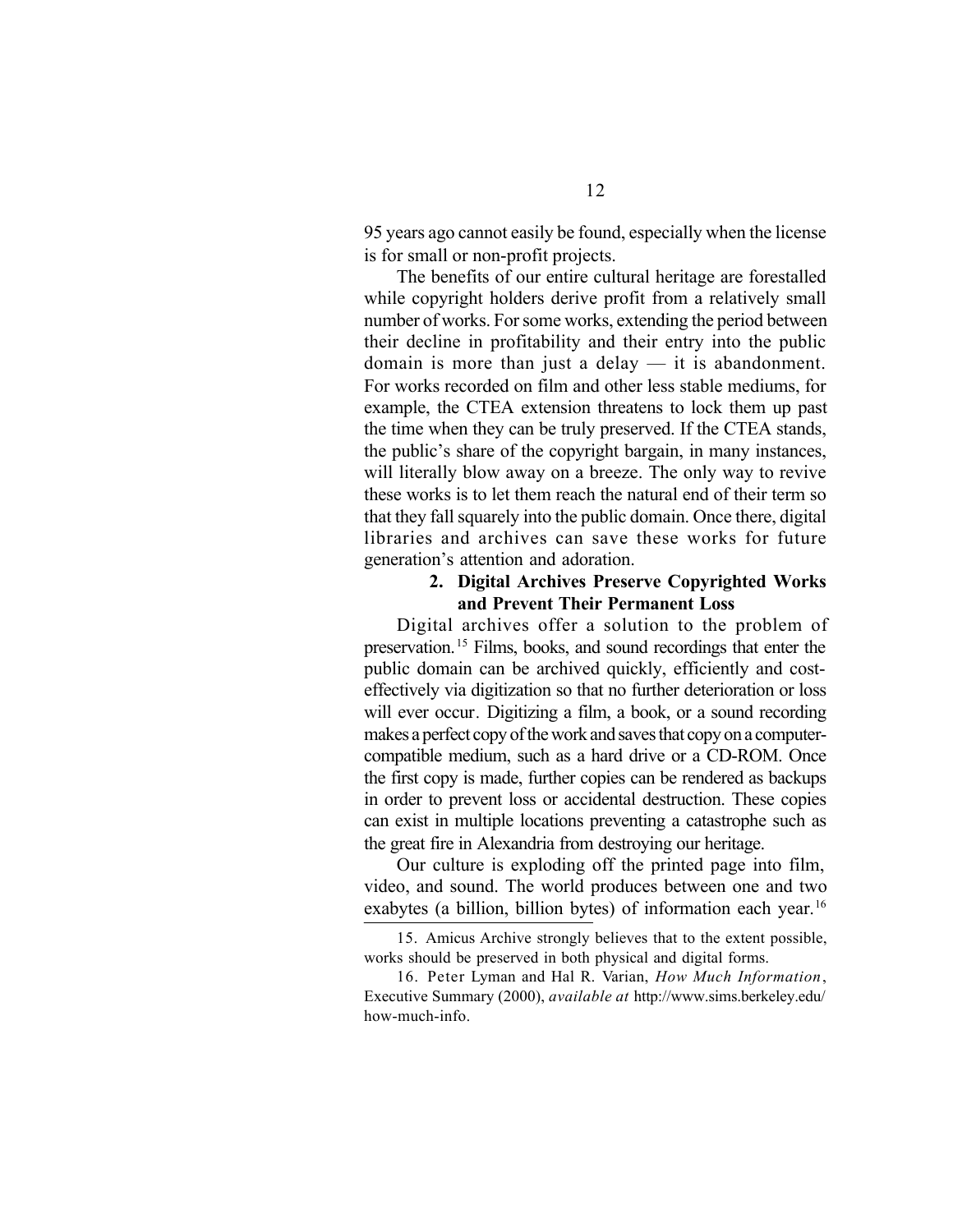Only a tiny percentage (0.003) of this creativity takes the form of a printed page.<sup>17</sup> The vast majority of this information takes the form of sound, images, and numeric data.<sup>18</sup> With each passing day it becomes increasingly important that our libraries have the ability to collect and store these formats. Without digital archiving, the increasing cost and diminishing opportunity to preserve these works will nullify our efforts to save them for future generations. Utilizing currently available digital technology, we can build comprehensive collections that capture media works in their most pristine forms and preserve them forever.

Librarians and archivists throughout history have been the stewards of our cultural history. The passage of the CTEA does not change authorial incentives in support of preservation. Instead, it keeps creative works from librarians and archivists who armed with new technology stand ready to preserve them *all*.

## **B. Digital Archives Promote Full Public Access To Our Cultural Heritage**

Digital archives hold out the promise of universal access to our cultural heritage. Today's libraries provide free public access for some people to some of this heritage. However, any single physical library can contain only a small fraction of humanity's cultural artifacts<sup>19</sup> and primarily serves its proximate community. In contrast, the Internet — the dominant platform for access to digital archives — provides relatively unlimited low cost capacity to support both the archiving of, and universal access to, traditional printed works, as well as audio, video, and still images. Internet-based digital archives are the true embodiment of the public domain.

19. United States public libraries contain approximately 784,562,000 volumes. Department of Education. National Center for Education Statistics. *Public Libraries in the United States: Fiscal Year 1998*, NCES 2001-307, by Adrienne Chute, Elain Kroe, National Center for Education Statistics, Washington, D.C. 2001. Table 7.

<sup>17.</sup> *Id*.

<sup>18.</sup> *Id*.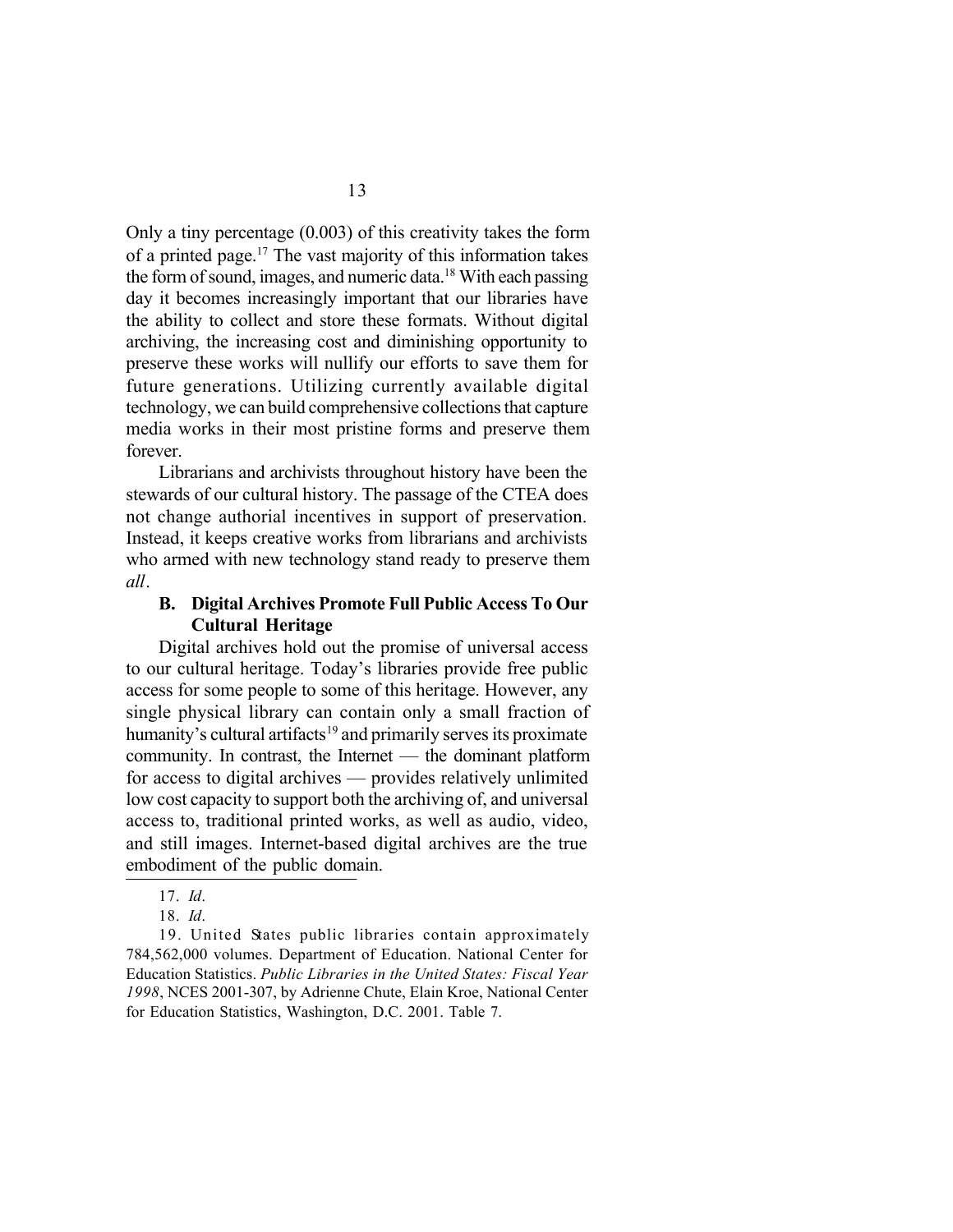As this Court explained in *Reno v. ACLU*, the Internet is comparable to "a vast library including millions of readily available and indexed publications." *Reno v. ACLU*, 117 S. Ct. 2329, 2335 (1997). The Internet "was created to serve as the platform for a global, online store of knowledge, containing information from a diversity of sources and accessible to Internet users around the world." *ACLU v. Reno*, 929 F. Supp. 824, 836 (E.D. Pa. 1996) (finding of fact #34), *aff'd*, 117 S. Ct. 2329 (1997). Just as this platform has lifted so-called "public records" out of "practical obscurity" and provided the fodder for controversial new products and services, it offers the chance to bring the creative works housed in the stacks and files of our libraries and archives to the public on a scale that heretofore seemed unimaginable.

As mentioned above, millions of copyrighted works are created every year, yet, after 75 years, few remain in circulation. Most books are out-of-print; many movie reels and recordings are lost or damaged.<sup>20</sup> Yet, even where archives store the few remaining physical copies of works, they provide only limited access: limited by geography, time, and form. Only a small minority of the public has the time and resources to access the bulk of our cultural heritage. For a large segment of the public, especially those in rural and remote locations and those searching for material on a tight timetable, our cultural reserves are essentially out of reach.

For example, Prelinger Archives in New York and San Francisco maintains over 48,000 ephemeral films relating to American life, culture, and industry, many of which have important historical and cultural value. The public can access this physical archive, but only through two very limited means: (1) designated representatives for stock footage licensing, i.e. Archive Films and Getty Images and (2) "access events" such

<sup>20.</sup> *Supra*, notes 7-13 and accompanying text. *See also* Redefining Film Preservation, *supra* ("The key conclusion of Film Preservation 1993 is that motion pictures of all types are deteriorating faster than archives can preserve them. Film is a fragile medium, intended for brief commercial life. . . .").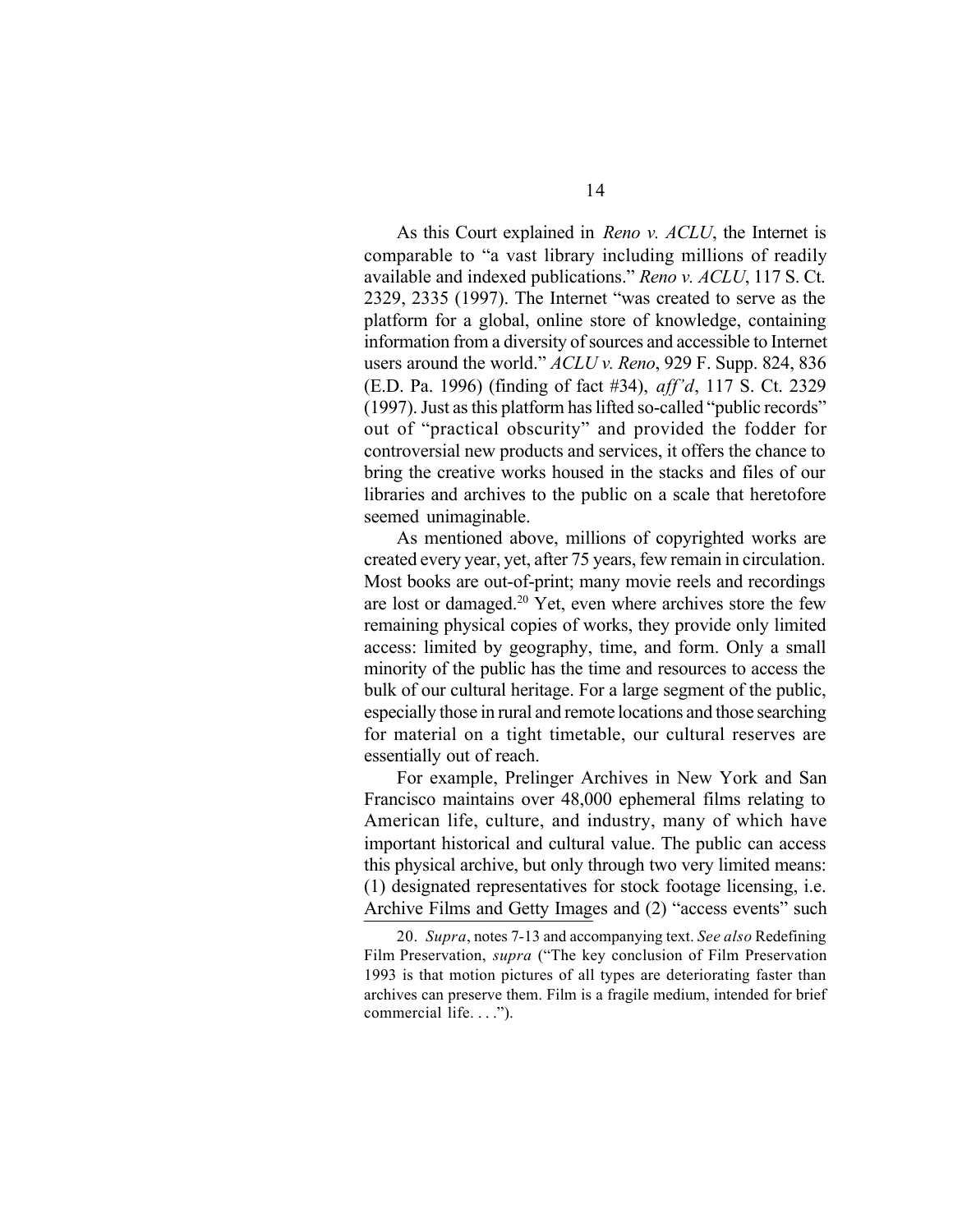as academic and scholarly screenings, research visits to the archives and the provision of videotape copies. Every time a physical copy of a film is viewed, the quality of its print suffers slightly. Thus, while Prelinger Archives serves as a fine example of physical preservation, its fixed locations and limits on simultaneous use of films impede full public access. And the analog nature of the film means that what public access can occur slowly consumes the very film that is being viewed.

Digital archiving, on the other hand, eliminates many of these barriers and makes our vast resources available to almost anyone who wishes to use them.<sup>21</sup> Information on the Internet while frequently stored in one geographic location is readily accessible to individual regardless of their location, or the hour of the day.

The power of digital archives is demonstrable. The Archive recently borrowed 1,001 key public domain archival films from Prelinger, films that were found to be most in demand, plus unknown films that experience suggested people would want to work with and see. These films were transferred to videotape and then digitized so they could be stored and served online at *http://www.moviearchive.org*. In September and October 2001 alone, these movie files were downloaded over 1 million times from moviearchive.org, with many of these downloads performed by users from educational institutions some distance from New York or San Francisco. By contrast, in the entire year 2000, the public only accessed approximately 2,000 physical film clips through Prelinger's designated representatives and held approximately 200 physical access events. In other words, by removing the barriers of time and distance digital access allowed the public to view Prelinger's films over 2,700 times more often than physical access.

Digital archives can bring the public domain into schools, libraries, and homes across the globe. Indeed, for most works, it is *only* digital archives that can do so.

<sup>21.</sup> PANEL ON DIGITAL LIBRARIES, PRESIDENT'S INFORMATION TECHNOLOGY ADVISORY COMMITTEE ("PITAC"), DIGITAL LIBRARIES: UNIVERSAL ACCESS TO HUMAN KNOWLEDGE 21 (2001) page 2, *available at http://www.ccic.gov/pubs/pitac/pitac-dl-9feb01.pdf.*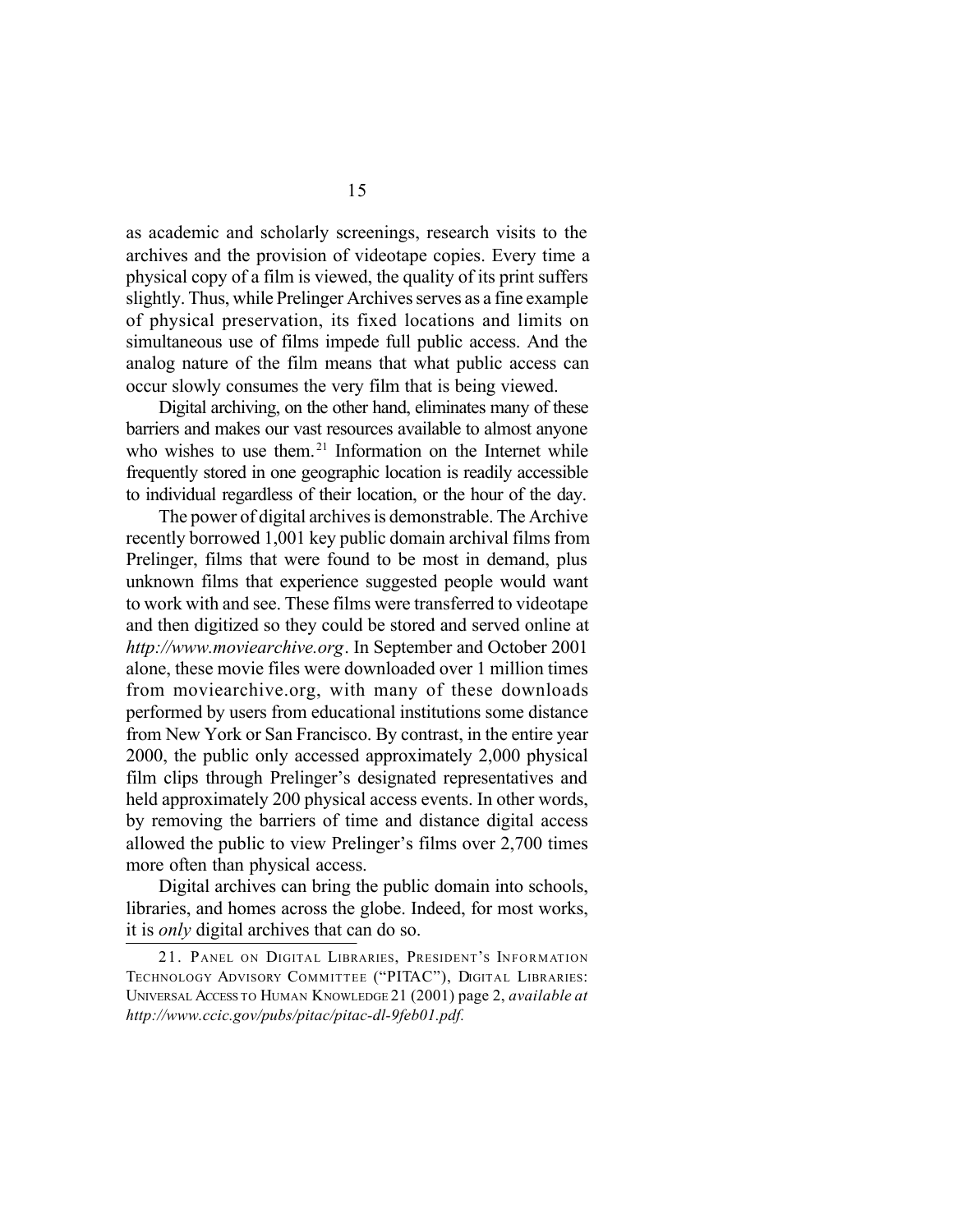### **C. Digital Archives Support Rich And Diverse Use Of Our Cultural Heritage**

Digital archives foster new and innovative use of works in the public domain. For the Prelinger collection, transition to digital format brought not only quantitative, but also qualitative changes in patron access. The Director of Prelinger Archives stated that the dramatic increase in access through moviearchive.org represents many different kinds of access, many of which were previously impossible. Such accesses include public screenings, classroom screenings, individual scholarly research projects, and low-budget productions.<sup>22</sup> Very few if any of these users would have been able to access the archives previously, according to Prelinger.

Digital archives offer academics and cultural inquisitors more than simple access to previously unavailable works; they also offer the opportunity to exploit highly efficient and productive search tools. For example, the Library of Congress ("LOC") preserves a collection of nearly 121 million items, more than two-thirds of which are in media other than books. These include the largest map, film and television collections in the world. It would take days if not weeks for most people to physically search through even the index to its collection, assuming one was able to make the trip to our nation's capital. Yet, now, with access to a computer, web browser, and the Internet, one can simply go to www.loc.gov and search their catalogue within minutes.

<sup>22.</sup> Issues of accessibility are particularly important in education. Students, researchers, and teachers are constantly looking for material to use in their presentations, projects, and assignments. Where better to turn then a well-organized digital archive of works that represent our history? The older the work, the more valuable an educational tool it is. Consider, for example, the works of Shakespeare. Any copyright on his works would have long passed; now they are among the most abundant sources of inspiration and insight in modern education (next to the Bible, another work that has been rescued and preserved within the public domain).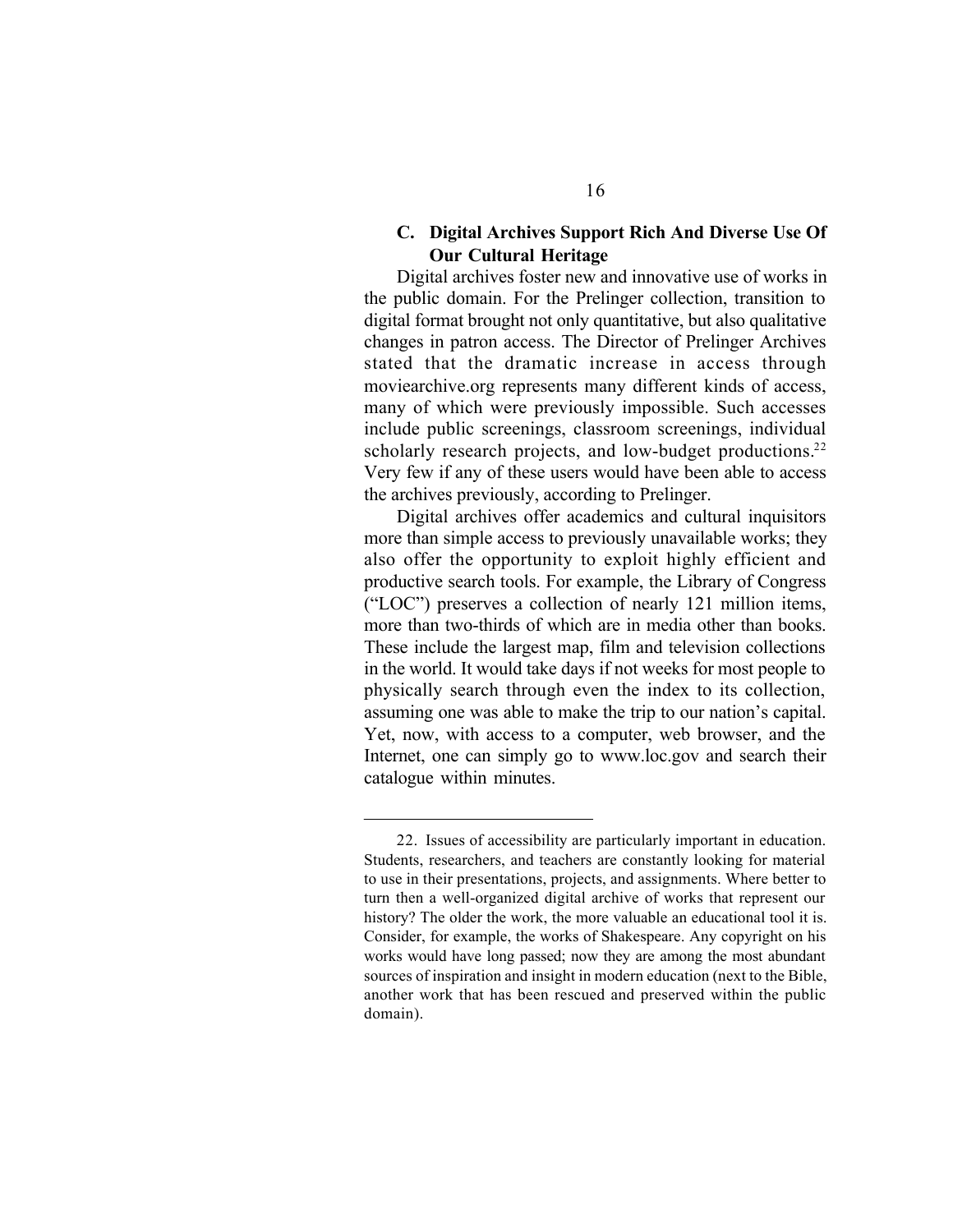Yet often searching the LOC catalogue is insufficient. Many answers within an item lie beyond its title, author or abstract, especially for media other than books. Imagine, however, if one could search the actual *contents* of the LOC collection, i.e. the words on the pages, the images on the films, or the sounds on the recordings, from one's home, school, or office computer. Such technologies are either currently available or quickly developing. For example, products such as Adobe Acrobat have the capacity to perform Optical Character Recognition ("OCR"), a process by which the program will take a digitized document, identify every word on each page of the document, and then allow the user to search the pages of the document for each and every occurrence of a word requested.<sup>23</sup>

Imagine now if 100 libraries around the country had a collection of a similar size to that of the LOC. Imagine that any child, student, philosopher, reporter, or scholar could simply go to any one of these 100 sites from his or her home or work computer, search for documents in the public domain, and then search and view those documents within a matter of minutes. Imagine that those who are blind or deaf can use tools that translate these works into a format that meets their needs. Further, imagine that individuals in other countries have the tools to translate these works into their native tongue in realtime. Think of the difference it could make in bringing our cultural heritage to the public and educating the populace. Where technology and imagination lead us the CTEA forbids us to go. For our children, high quality access to digital information demands a robust public domain.

#### **D. Digital Archives Extend Our Cultural Heritage**

Beyond preservation and accessibility digital archives provide the public with unprecedented opportunities to use our cultural heritage as the creative basis for the next generation of artistic and informative works. The ability to digitize vastly increases the capacity to incorporate our history and culture into new works.

<sup>23.</sup> For more information on OCR Technology, *see* http:// www.adobe.com/products/acrcapture/fullfeature.html.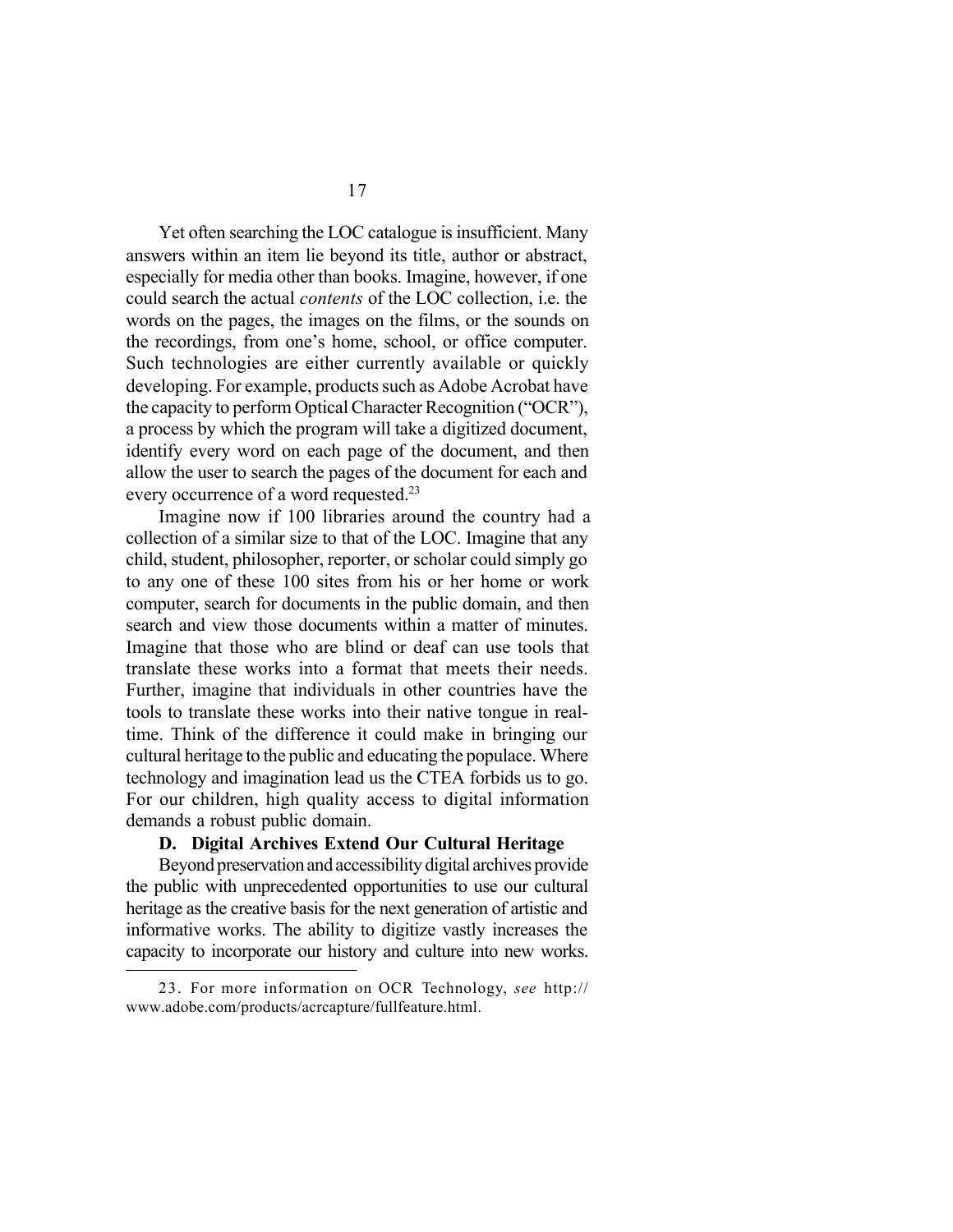Having access to digital copies of works allows new authors to maximize and extend the value of preserving our past publications. Unlike physical media, digital media allows the average individual to easily quote and cite movies, by clipping and sampling. Such quotation and citation not only augment the quality of scholarly work but also reintroduce older works into the present-today popular consciousness. $24$ 

This ability is made more important — and more powerful — as audio and visual recordings flourish. One can allude to or reference a printed work by quoting a short passage or citing to the publication. Visual and auditory media, however, present a far more complex arena for allusion and citation. If one wishes to reference a visual image, it is often necessary, if not essential, to show that image within one's own work. A slideshow cannot "cite" or "quote" a photo from a rally; a song cannot "cite" or "quote" a speech by a political candidate. Digital archives allow written, audio and visual works to be easily sampled and "cited."

Recently, the Archive held a filmmaking contest.<sup>25</sup> It asked amateur filmmakers around the world to create a short film of less than 10 minutes showing a perspective on an historical event associated with war. The films could be true stories, parodies or fiction. In creating these films, the Archive asked filmmakers to limit their resources to free content found in archives across the Internet, including the 1,001 films of the Prelinger Archive stored at moviearchive.org. The submissions each incorporated a powerful message about war and our society. These new creative works were built exclusively through the use and reuse of public domain digitized film. <sup>26</sup> Submissions came in from a fifth grade class in a District of Columbia public school and an individual in Finland. Such commentary, from such creators,

<sup>24.</sup> Businesses recognize the value of their corporate heritage for developing their message and image today. They too are creating digital archives of their creative works. *See* Allison Fass, *Online Archive for Coke Advertising*, N.Y. TIMES, December 10, 2001.

<sup>25.</sup> http://ftp.archive.org/html/contest01/contest.htm

<sup>26.</sup> To view the winning film as well as the other submissions, *see* http://ftp.archive.org/html/contest01/gallery.htm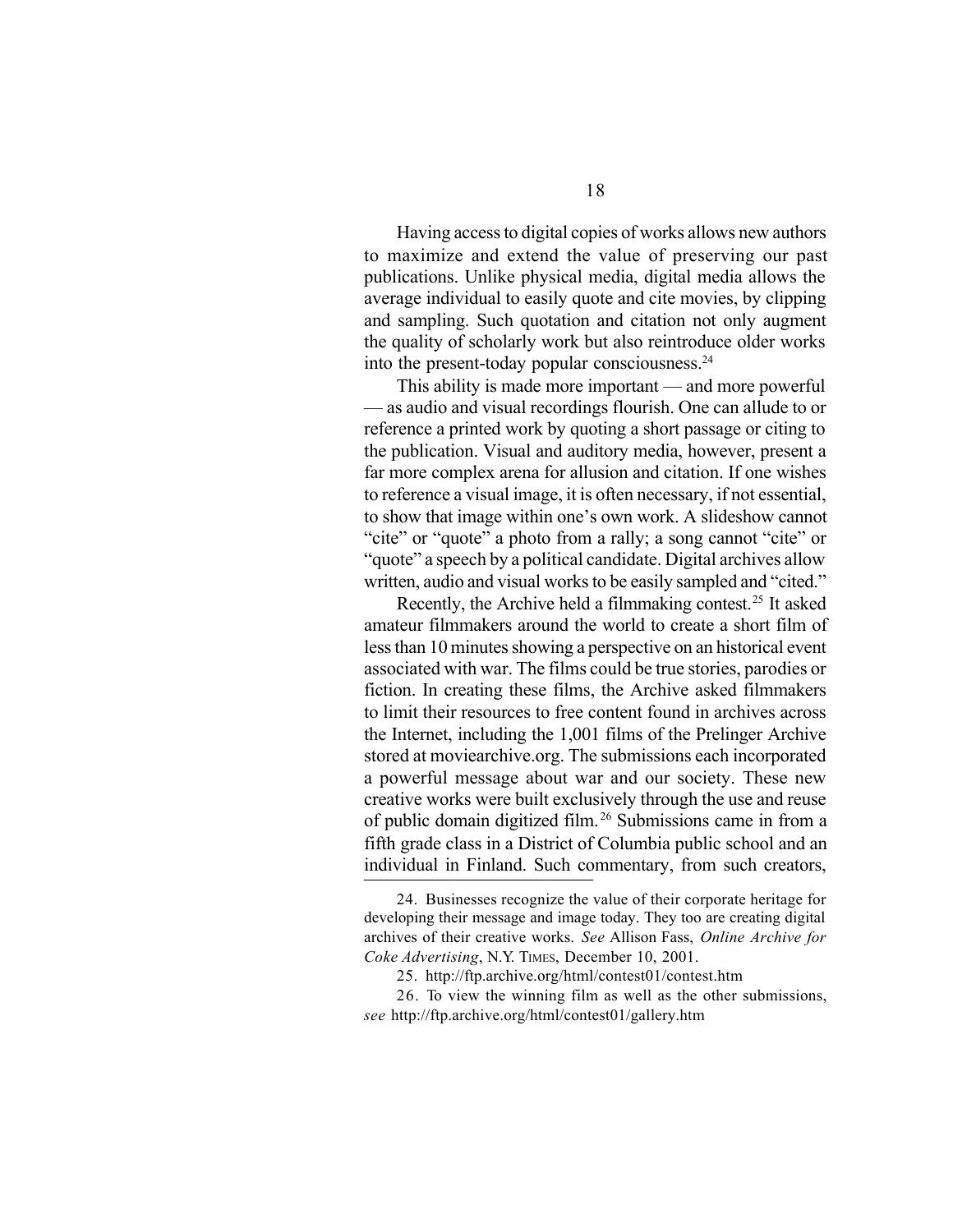would not have been possible without the advent of digital film archiving.

### **E. Digital Archives Make Preservation and Access More Economical**

Digital archiving is not free. Nor is it even inexpensive. Yet because we only need a single digital copy of a work to preserve it in perfect condition for a virtually unlimited duration and for universal use, digital archives make preservation and enhanced access realistic and cost effective.

For example, the costs for physically preserving a single color feature film by copying can run to \$40,000 or more, and the short lifespans once thought to be a problem only for nitrate now confront nearly all films.<sup>27</sup> By contrast, the entire cost of digitizing a film is \$200 per hour of footage.<sup>28</sup> It is a single fee, paid once per film per lifetime. Once digitized, the cost of storing, maintaining, transmitting and making back up copies of the film approaches zero.<sup>29</sup> Digital files can be maintained, transferred, and backed up automatically by current software without human intervention. Digital archives will cheaply and efficiently save millions of works from dereliction and destruction.

But the return on digital archiving is higher still. Federal and state governments continue to spend taxpayer funds to "wire" our schools, libraries, and community centers — to connect them to the Internet.<sup>30</sup> As a nation we have made a

28. Experience of Internet Archive, interview with Brewster Kahle.

29. The cost estimates for maintaining a digital book range from Michael Lesk's low of \$4 to the National Archives and Records Administration (NARA) estimate of \$13.99 to Yale University's estimate of \$15.37 to the EPA's estimate of \$250 per book. *See* Digital to Microfilm Conversion, *Table 6: Estimates for Archiving a Digital Book for 10 years, available at* http://www.library.cornell.edu/preservation/ publications.html.

30. For example, the Universal Service Fund for Schools and Libraries-commonly known as the "E-Rate" program created in 1996 as part of Public Law 104-104, the Telecommunications Act of 1996, (Cont'd)

<sup>27.</sup> http://www.loc.gov/film/plan.html,  $\S$  3,  $\P$  3.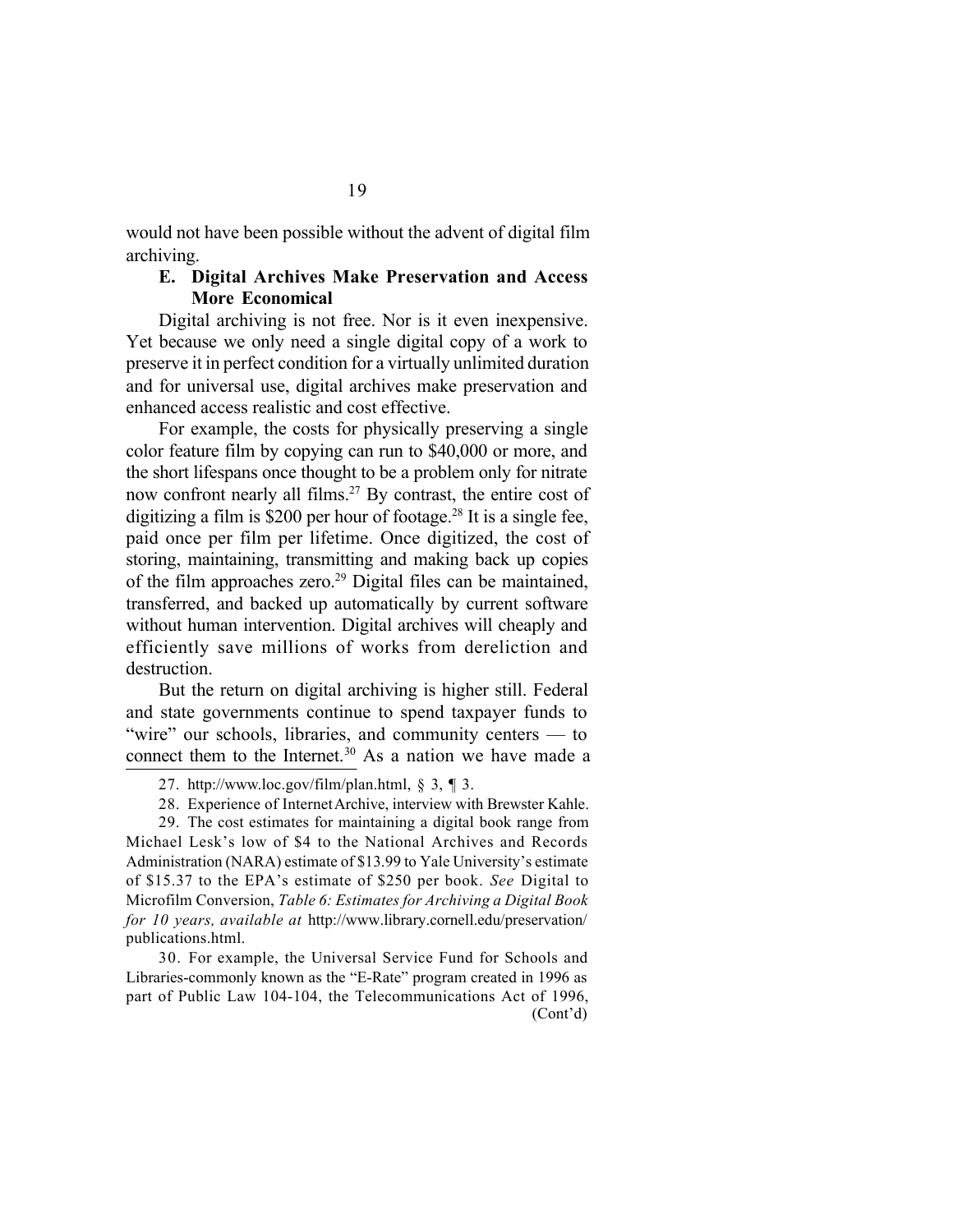commitment to provide a broad swathe of the public with access to this new platform for communication, research, and publishing. But to what have we provided access to? If the CTEA stands it will not be the wealth of information and knowledge housed in our cultural institutions. For the rest of this century the public's treasures will remain offline and out of reach. We will have given our children the keys to this library, but they will enter only to find empty shelves.

#### **CONCLUSION**

Digital archives constitute the difference between a nominal public domain and a real, robust public domain. Their creation depends on "limited times." Digital archives are ready to serve the needs of children, researchers, and the public. But they will never get that chance unless Congress is prevented from making copyright protection perpetual. Amicus Internet Archive respectfully requests this Court to grant certiorari in this case and thereafter enforce the public's right to preserve its heritage by striking down the CTEA as an unconstitutional extension of the copyright term beyond the enumerated powers given to Congress by the United States Constitution.

Respectfully submitted,

MARK LEMLEY\* **PROFESSOR** BOALT HALL SCHOOL OF LAW 347 North Addition University of California at Berkeley Berkeley, CA 94720-7200 (510) 643-2670

*\* Counsel of Record*

#### (Cont'd)

provides discounts on the cost of telecommunications services, including Internet access, and equipment to all public and private schools and **libraries**